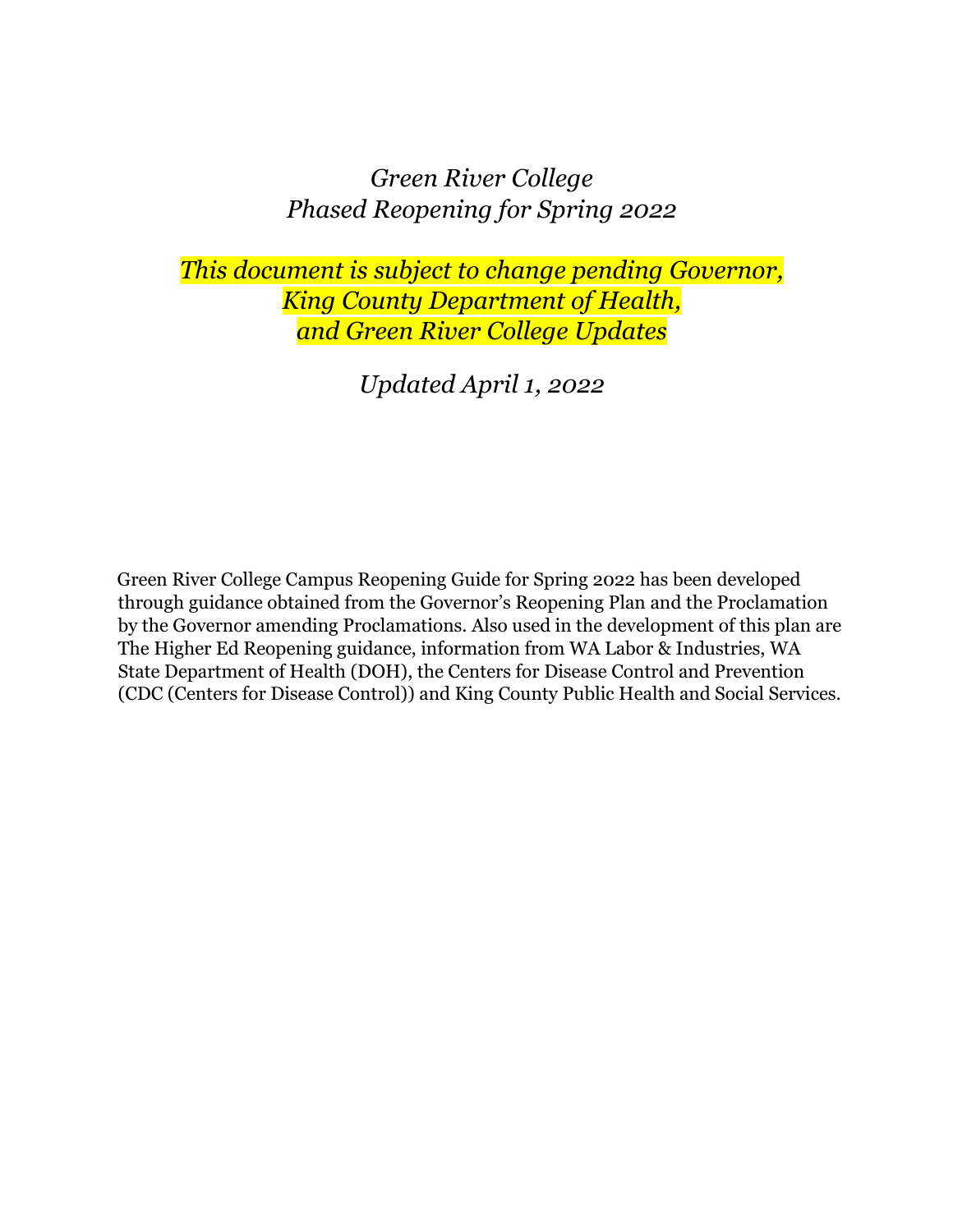#### **Introduction**

Green River College's (GRC) top priority is the safety and well-being of the GRC community. The GRC COVID-19 Reopening Committee (comprised of numerous student support services, instructional, operational units, branch campus locations, technology, and community facing departments), has tracked the rapidly changing information from local, state, and federal authorities to monitor the pandemic and adjust plans for the College according to their guidance. From the start of the pandemic, we committed to students, faculty, staff, and community members continuing to be back to campus with safety measures in place, according to science, data, and the guidance of public health experts. Best practices implemented by Career and Technical Education (CTE) programs since the Governor support for CTE programs to be back on campus also informed the protocols and additional changes made to create a safe return to campus. Quarter to quarter face-to-face and virtual courses and campus operations have increased since the onset of the pandemic guiding the safety measures and next steps for safely returning to campus.

This GRC Campus Reopening Plan embraces a comprehensive set of guidelines to safely continue with reopening efforts, in accordance with the latest health recommendations from the State of Washington, the U.S. Centers for Disease Control, and King County Health Department and Social Services.

The various campus units represented in the Reopening committee are as follows:

**Instruction Student Affairs Campus Safety Facilities Business Office Branch Locations AFT WFSE College Relations Institutional Effectiveness Information Technology International Programs Campus Corner Apartments Human Resources**

**Fall 2021:** There were students and employees on Auburn Main campus and Auburn Center facilities. Facilities, Campus Safety, and other essential personnel were also on campus to support instructional programs, College operations, and business needs. Employees were on campuses to maintain the College's service to the community, as well as complete essential college functions.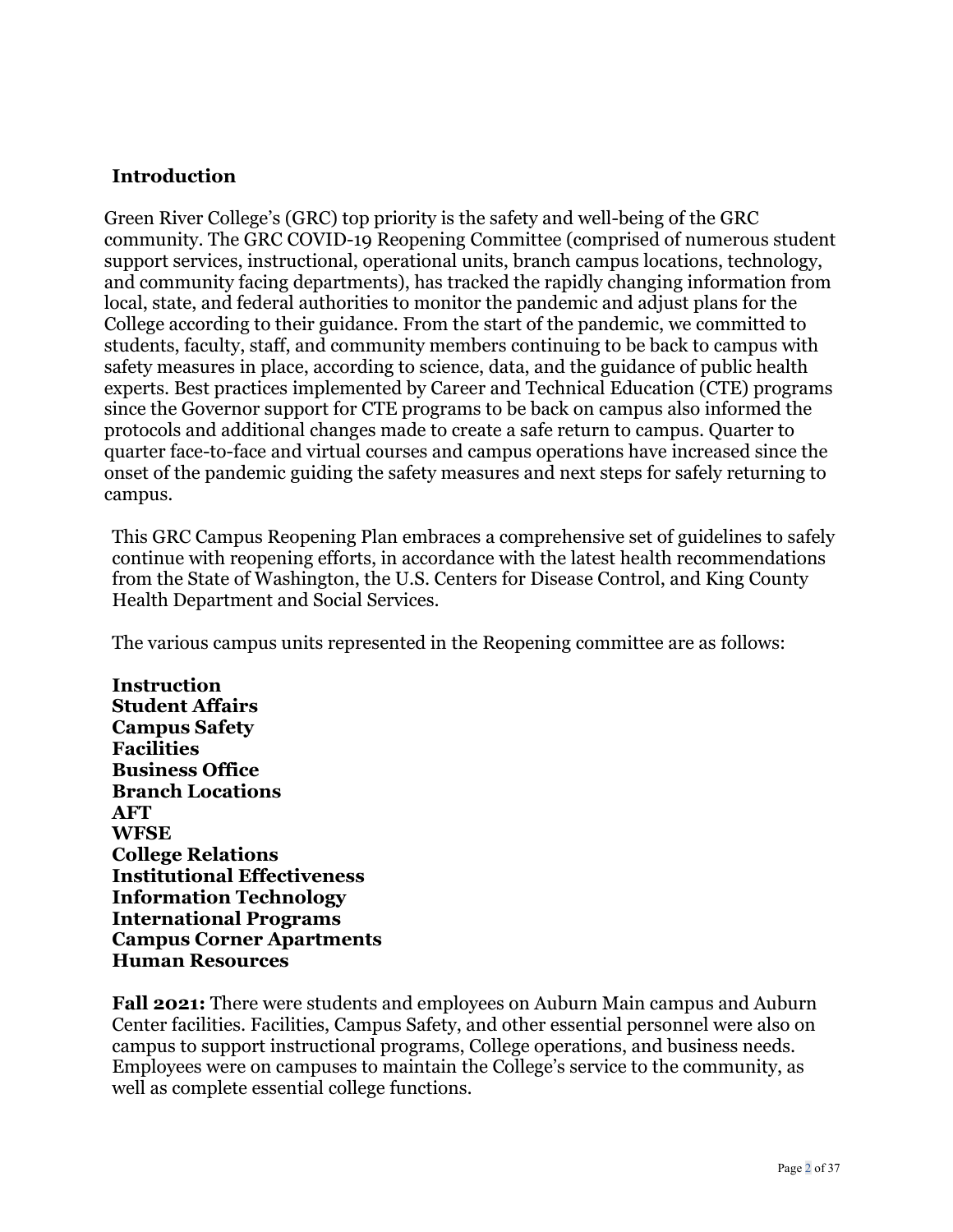**Winter 2022:** Students and employees on campus will increase on all campus locations. All buildings will be open with operational hours for support services between the hours of 8-5pm two days a week and in some departments 3-5 days a week. Virtual and face-toface appointments will continue for student support services and instruction in the classroom.

**Spring 2022:** Students and employees on campus will increase on all campus locations. All buildings will be open with operational hours for support services between the hours of 8-5pm three days a week and in some departments 3-5 days a week. Virtual and faceto-face operations will continue to increase for student support services, campus services and operations, as well as instruction in the classroom.

#### **Creating a Healthy and Safe Campus Community Mitigation and Health Practices**

To reduce the risk of virus spread in the College community, GRC adheres to a culture of care based on the best and most current King County Public Health guidance. In this context, the College seeks to have all its members adhere to the following mitigation and health practices:

**Good Hand Hygiene Strongly Recommended:** There are hand sanitizing stations throughout the campus. Also, frequent handwashing with soap and water is recommended. Hand hygiene is especially important before eating, after using the restroom, and after touching doorknobs/handrails. Individuals should sneeze and cough into a tissue if available and then dispose of tissue in trash receptacle and perform hand hygiene. If no tissue is available, individuals should cough or sneeze into their elbow.

**Physical Distancing Strongly Recommended**: A minimum of 3-6 feet social distancing is strongly recommended (not required, under the Governor's proclamation for fully vaccinated campuses), whenever possible.

#### **Face Coverings/Masks Strongly Recommended (unless in areas/classrooms designated with mask requirements or on request)**: A face covering, also referred to as a mask, can include a paper, disposable or a cloth mask must cover the mouth and nose completely is strongly recommended while on campus. In some instructional courses, non-instructional spaces, and offices, masks and/or clear facemasks are required. Please see the signage for buildings and offices before entering. Everyone is expected to carry a mask with them when navigating campus locations. The College strongly recommends everyone on campus wear a mask.

The gym, RAC or workout areas that are open will have guidelines as to face coverings being optional but are strongly recommended. Face coverings/masks can be removed in students' individual Campus Corner Apartment rooms on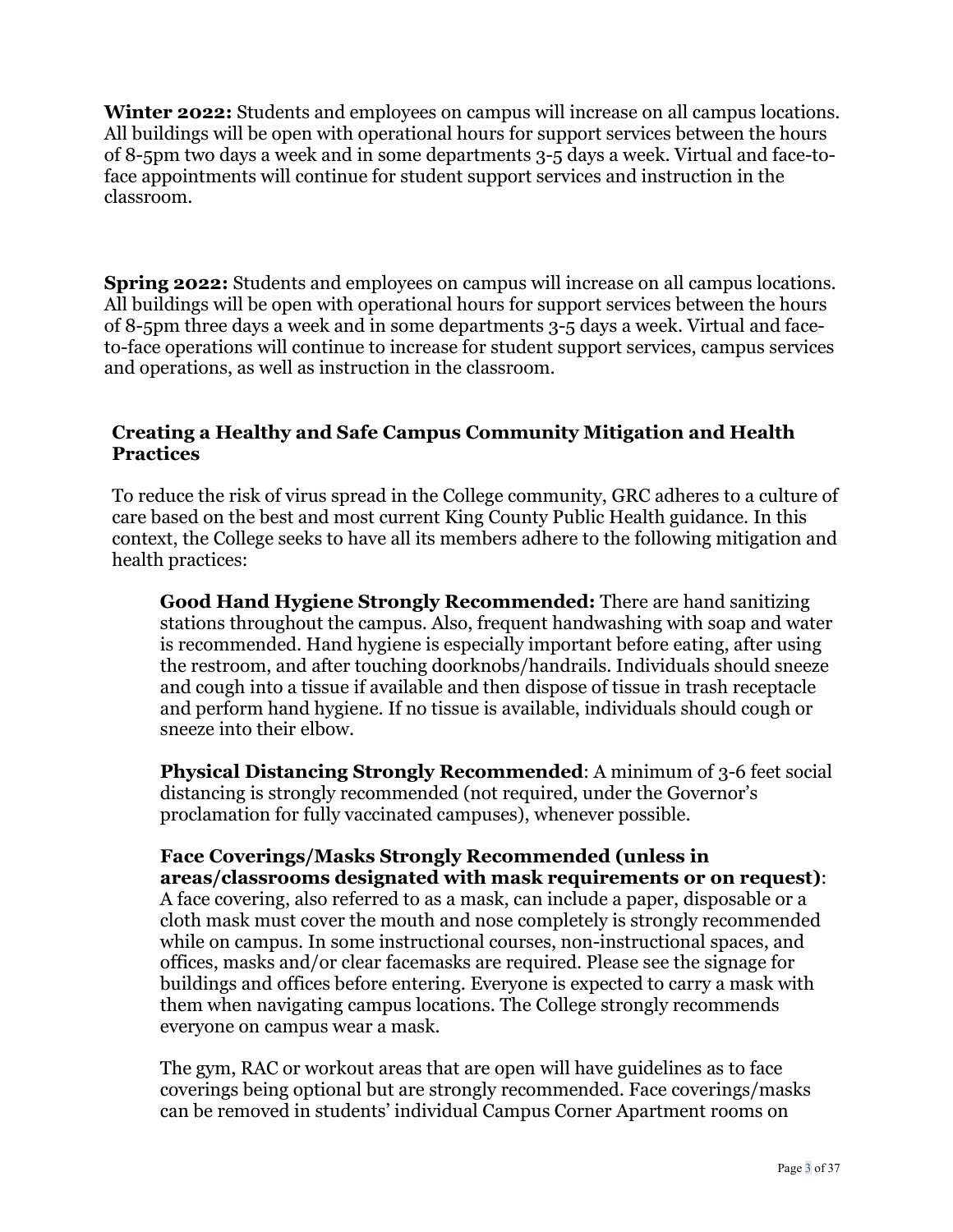campus when the student is alone or with their roommates. To assist in this effort, students are strongly recommended to bring their own face coverings/masks, hand sanitizer and cleaning supplies from home to campus.

**Goal:** To have all Green River College locations fully reopen to pre-COVID times by fall quarter of 2022. COVID will continue to impact our work for on-campus and community efforts, however, based on lessons learned throughout the pandemic timeperiod, the College administration and campus stakeholders acknowledge a full reopening by fall 2022.

# **Definition of Reopening**

- College departments and services will have an on-campus presence during business hours. Business Hours will be 8-5 Mondays, Tuesdays and Thursdays.
- Monday, Tuesday, and Thursdays in-person and walk-in availability (with doors open for services) to students, employees, and visitors to maintain consistency.
- • Opportunities for remote work and split schedules, dependent upon the nature of each position, needs of the College, and each department's ability to maintain hours of operations three days a week, will be available to employees upon approval of the employee's supervisor.
- The College is working toward pre-COVID-level of on-campus instruction, support, and operational services for Spring quarter.

### **Core Principals**

- Equity will remain at the core of all decisions made.
- Commitment to Think Student Then Decide and meeting the students where they are is a focus of our campus values.
- Decisions will continue to be aligned with guidance from the Governor's Office, The Higher Education Reopening guidance, WA Labor & Industries, WA State Department of Health (DOH), the Centers for Disease Control and Prevention (CDC (Centers for Disease Control)) and King County Public Health and Social Services.
- The health and safety of all College employees and the community will continue to be the top priority.
	- o All GRC students and employees must be fully vaccinated or have obtained a medical or religious exemption to be on campus at all GRC locations.
	- o Facemasks/coverings are optional but strongly recommended (unless in required locations) for every employee, student, and visitor at all GRC locations.
	- $\circ$  Students in online classes who have not completed vaccination status must complete a declaration they will not come to campus. If online students need to come to campus, they must check in with Campus Safety after completion of their ctcLink vaccination status to be on campus.
- All reopening plans will be monitored, and adjustments made depending on:
	- o Needed guidance from the Governor's Office and King County Health Department.
	- o The current state of the COVID-19 pandemic and campus safety measures.
	- o Availability of COVID-19 vaccinations.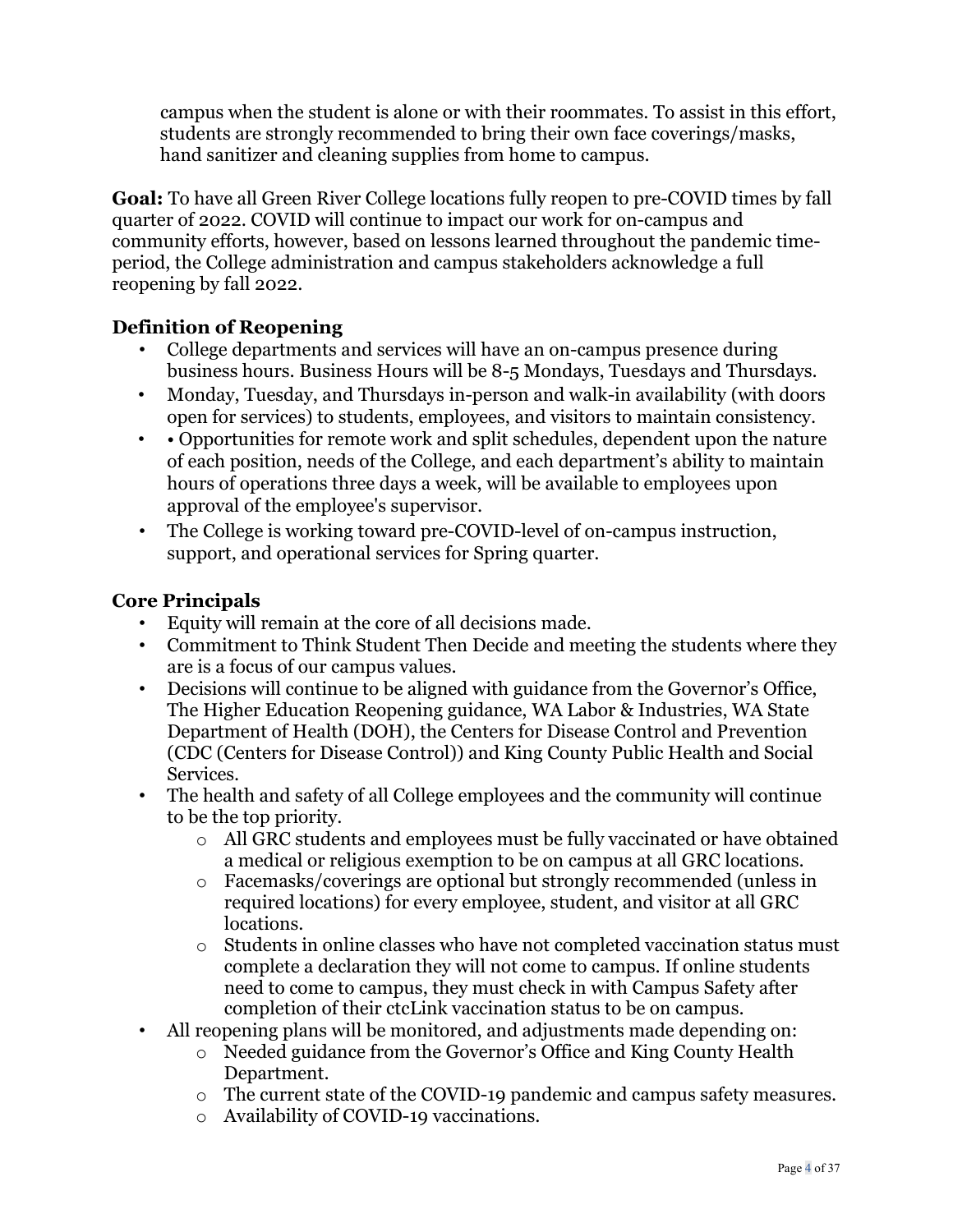- o Availability of needed personal protective equipment (PPE).
- o Availability of Safety, custodial, and facilities staff.
- Reopening protocols can be reverted to remote operations under the Emergency Operations Center (EOC) protocols if necessary.
- We anticipate the return of all GRC employees to campus by fall 2022. Any exceptions to allow for continuing remote work will be determined though College policy protocols and procedures in alignment with the nature of each position, responsibilities, and supervisor approval.
- The College will prioritize providing optimum service to students in determining on-campus staffing needs.

Please contact your supervisor, HR, or Benefits Office to ensure you understand crucial details if you have any questions or concerns about:

- Your safe return to work on campus by Spring Quarter 2022.
- Unmet needs for your child or family care due to the pandemic when your return to work on campus is required.
- Any personal or family health medical needs that are affected by your return to work on campus when required (contact Benefits Office directly).
- Available leave options (contact Benefits Office directly).

As early as possible, any employee with personal and/or family health needs that may limit your ability to safely return to work on campus in fall quarter 2022 should contact the Benefits Office and request a confidential discussion with the HR Benefits Consultant who directly supports employee medical and family leave issues.

### **Timeline of Events:**

### **March 2021**

- Gained an understanding of the courses and campus support services that may be offered with on-campus components in Fall 2021.
- Finalized plans for a phased return to campus approach, including gradual oncampus staffing and instructional capacities with planned percentage increases for each quarter in the 2021-22 academic year.
- Developed department EOC safety plan for future use by department leads.
- Surveyed on the services and needs to prioritize on-campus work.
- Engaged subcommittees in determining next steps and budget needs during the budget process for reopening.
- Determined a flow chart of local and federal funding allocations and distributions adhering to directives of the funding sources.
- Continued to present campus updates on what is happening with the Reopening Committee.
- Create an internal system for communications and questions to be asked of the Reopening Committee.
- Placed all information and meeting minutes into one location for internal partners to view what is happening monthly on planning and implementation.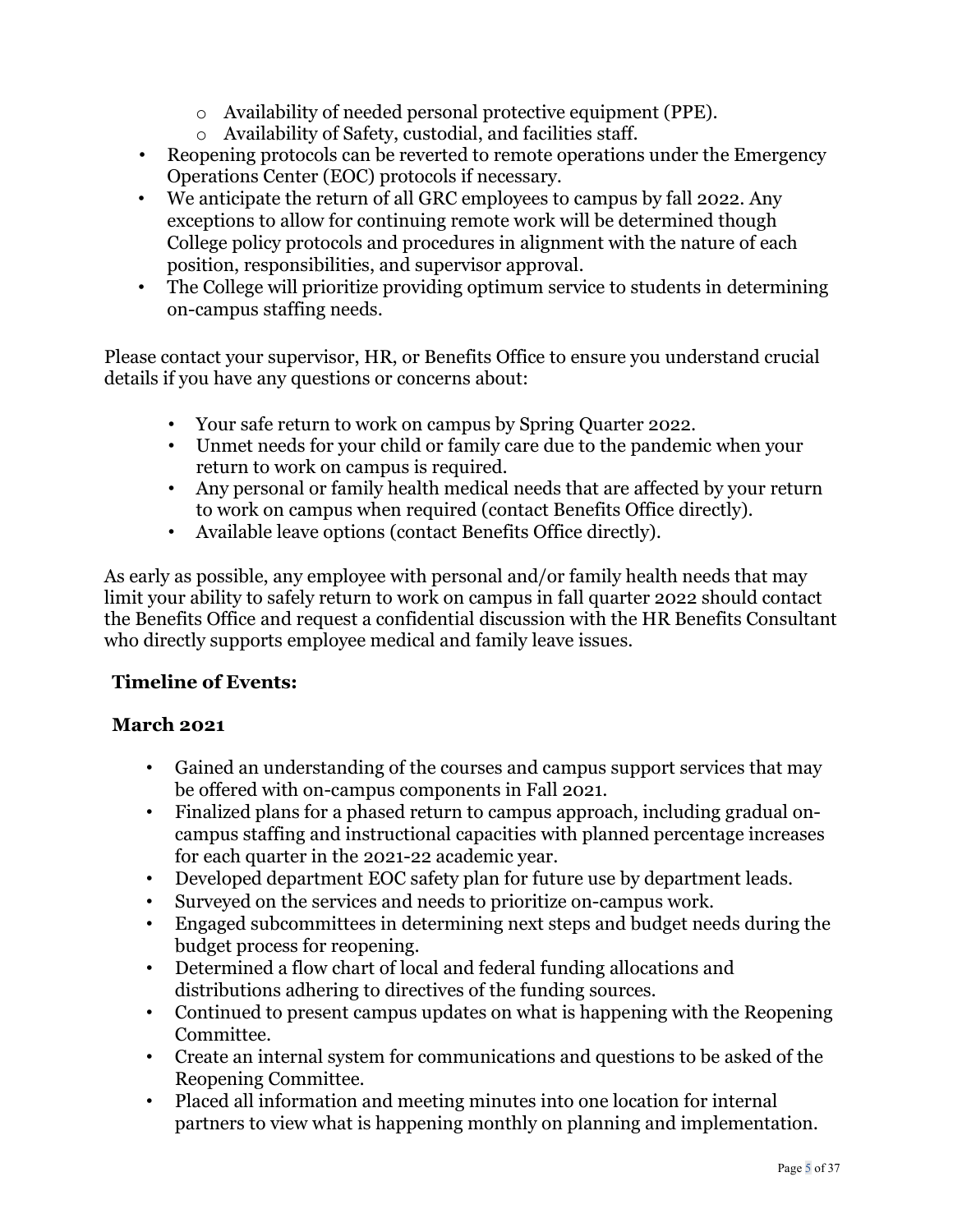#### **April 2021**

- Developed support documentation for supervisors and managers to help them in leading through onboarding classes and other operations.
- Established guidelines on equitably managing teams whose members work both remotely and on-campus.
- Developed documentation for staff to help them understand what support they can plan to receive from the college, and what expectations they should have moved forward working in remote areas.

#### **May-June 2021**

- •Shared with faculty and staff an outline of the phased return to campus plan at the various campus forums including managers meetings, faculty, and all campus.
- •Utilized results of surveys to aid in determining when and at what capacity to return specific services to campus.
- •Offered multiple ways of Q&A information for faculty, staff, and students to further provide clarity on the planned phased return. Will also include the option to submit feedback and questions electronically to the Reopening Committee.
- •Distributed department COVID-19 safety plan templates for area managers to begin processing and completing safety plans.
- •Published frequently asked questions, including answers from the forums, and submitted feedback forms for employee reference.
- •Shared tentative plan for the College regarding instructional programs, campuswide departments and student support services working in remote and face-toface.
- •Continued to engage with Deans, Supervisors/Managers, Division Chairs, union leadership to inform of current guidance and seek feedback.

#### **July-August 2021**

- •Evaluated course section offerings with in-person components to meet campus-wide goals; assess plans for staffing percentages for both student facing positions and business operational positions; monitor new and returning student enrollment for Fall.
- •Submitted COVID-19 safety plans, specific to each area's plan to return to campus, reviewed by Appointing Authority and Executive Staff.
- •Drafted safety plans will be shared with the Executive Staff (ES) in compliance with Governor's guidance, shared weekly with ES for consistency of implementation of Reopening planning goals and outcomes.
- •Following Executive Staff review, a template of the phased return to campus was shared with all employees and posted on the Gatornet.
- •Evaluated remote work procedures and work on potential remote-work policy.
- •Monitored and evaluate programs and services with soft reopening beginning August 23 and expanded opening fall quarter for adjustments for future quarters.
- •Discussed Winter quarter course section offerings and support services. Determine what 100% means inclusive of face-to-face, hybrid, and remote work.
- •Evaluated Governor's guidance for determining College policies and procedures that need to be in place for reopening and adjustment of Campus Plan.

#### **September-November 2021**

• Monitored contact tracing for students and employees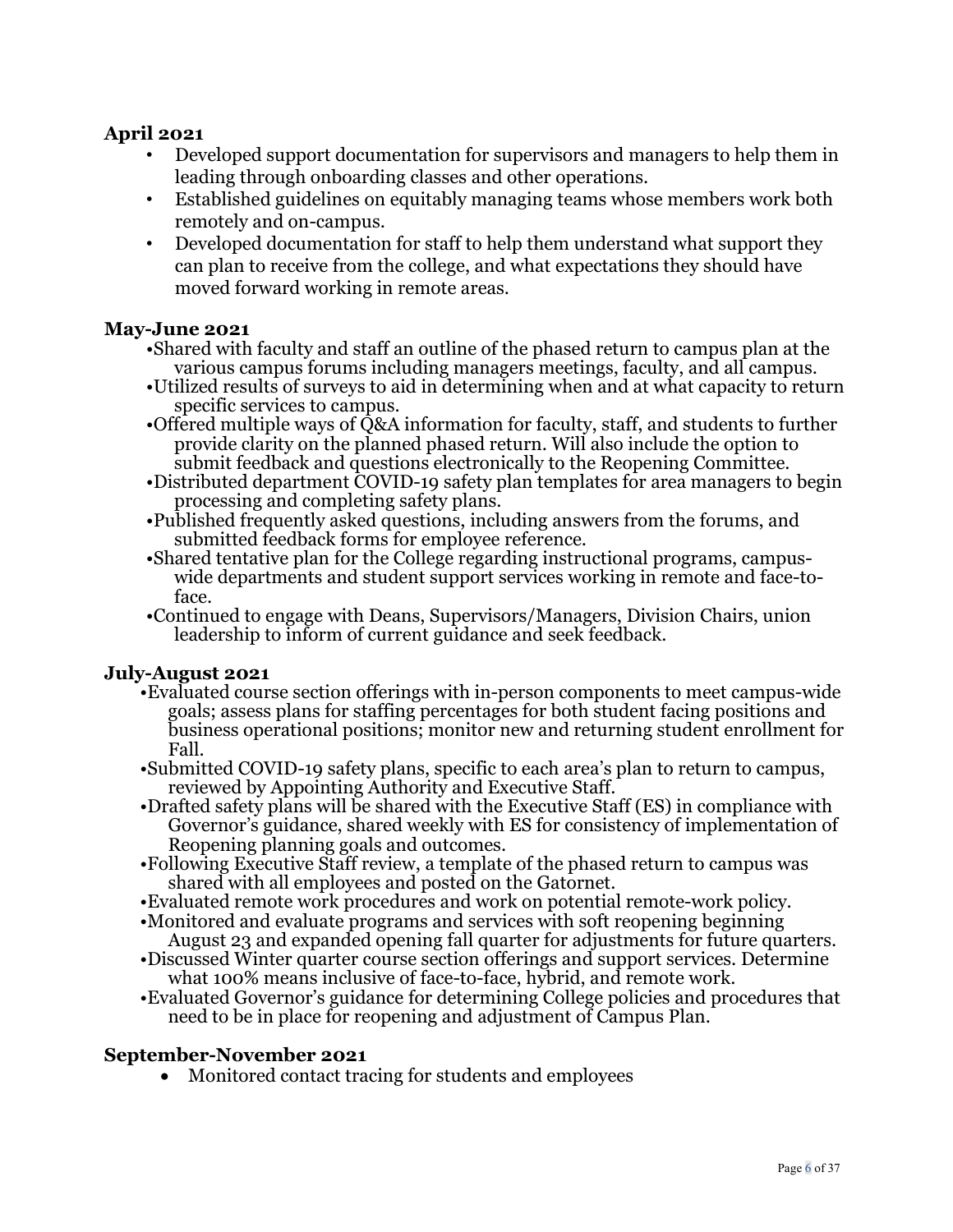- Developed instructional chapter with protocols to onboard additional class offerings before registration and monitor classes and modalities for next quarter.
- Created and implement verification process for vaccination attestation and exemptions.
- Notified individuals and students of exemptions approval or denial and accommodations.
- Updated the campus website and protocols in compliance with Governor and campus protocols.
- Created a dashboard for sharing all statistical data related to employee and students' vaccination status.
- Remote work taskforce worked on policy for employees.
- Discussed and recommended options for student support services for winter, spring, summer and fall quarters.
- Published frequently asked questions, including answers from the forums, and submitted feedback forms for employee reference.
- Shared tentative plan for the College regarding instructional programs, campus-wide departments and student support services working in remote and face-to-face.
- Continued to engage with Deans, Supervisors/Managers, Division Chairs, union leadership to inform of current guidance and seek feedback.
- Coordinated vaccination clinics on campus.
- Ordered all-campus locations PPE for winter quarter.

#### **December 2021**

- Finalized 2022 winter institutional and instructional chapter with updates.
- Provided updated information on employee and student medical and religious exemptions protocols and accommodations.
- Finalized changes in website language.
- Explored testing accommodation requirements for exempt students for winter quarter implementation.
- Remote work taskforce finished policy recommendations to bring forward in 2022.
- Published frequently asked questions, including answers from the forums, and submitted feedback forms for employee reference.
- Shared tentative plan for the College regarding instructional programs, campus-wide departments and student support services working in remote and face-to-face.
- Continued to engage with Deans, Supervisors/Managers, Division Chairs, union leadership to inform of current guidance and seek feedback.
- Sent communications to campus of a delayed start from January 3-18th.

#### **January 2022**

- Continued to evaluate the status of COVID-variants, King County Department of Health, and system-wide data to determine a tw0-week virtual start for all programs and support services on campus.
- Worked with Reopening Committee and sub-committees on a recommendation to extend virtual programs and services through Feb. 7th as recommended by Office of Financial Management, as well as data to show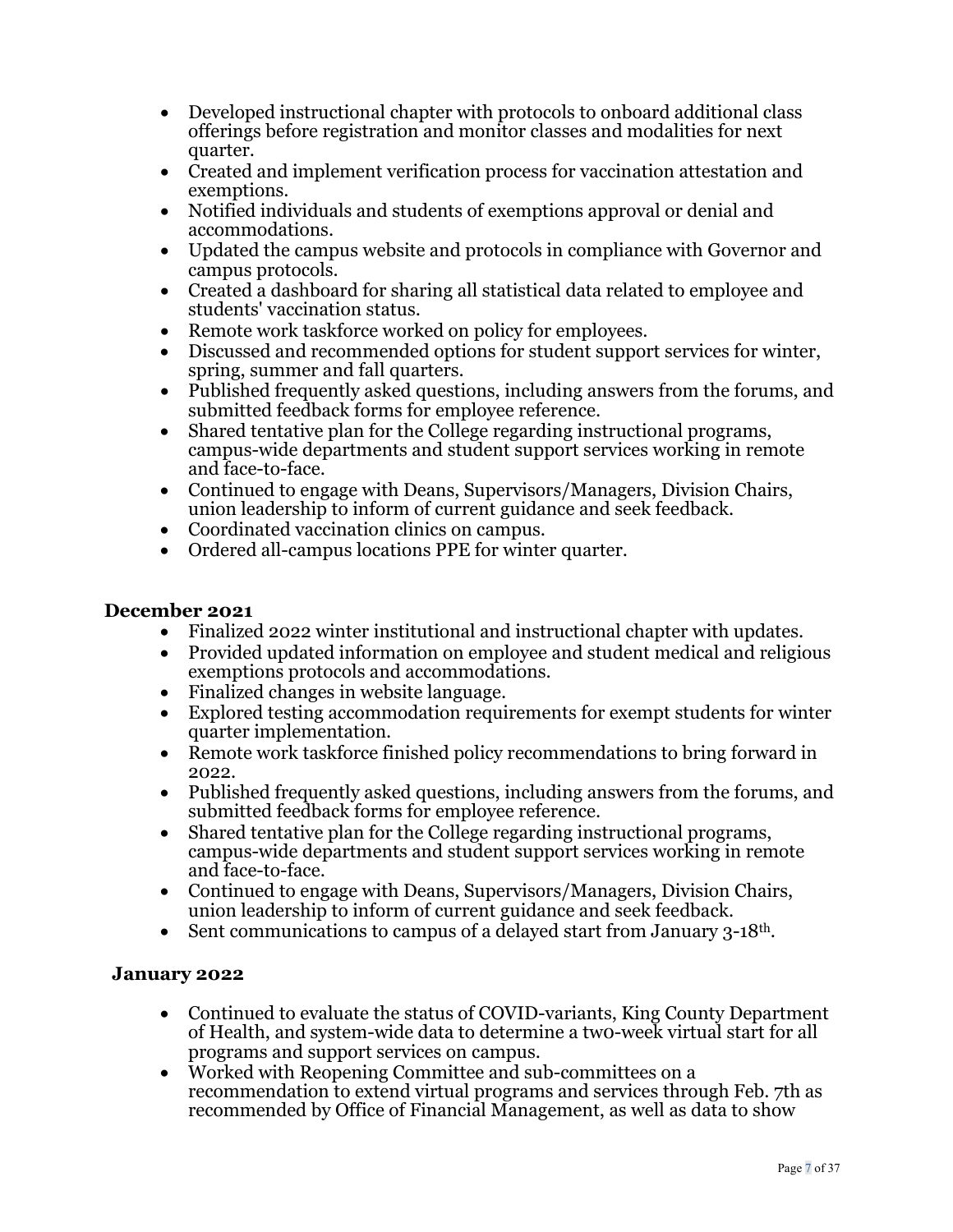increase in test-positive cases on campus, in community, and throughout state.

- Looked at the staggering of office employees to maintain all departmental work within the College.
- Reviewed new data on face-coverings and masks including ordering of kn95 and n95 masks for campus.
- Continued 5 days for quarantine time for test-positive cases.
- Supported test positive outcomes of employee and student testing with athome kits because of limited testing sites available.
- Finalized contract with Testing contractor to offer voluntary testing of students and employees on campus. Start date tentatively beginning January 18th for those returning to campus.
- Offered vaccination-site on campus for vaccination and boosters for employees and students.

#### **February-April 2022**

- Finalized 2022 spring institutional and instructional chapters with updates.
- Provided updated information on employee and student medical and religious exemptions protocols and accommodations.
- Finalized updates on website.
- Implemented weekly testing for students and employees on campus.
- Remote work taskforce finished policy recommendations and shared out with unions and other stakeholders to bring forward for academic year 2022.
- Published frequently asked questions, including answers from the forums, and submitted feedback forms for employee reference.
- Shared tentative plan for the College regarding instructional programs, campus-wide departments and student support services working in remote and face-to-face for spring 2022.
- Continued to engage with Deans, Supervisors/Managers, Division Chairs, union leadership to inform of current guidance and seek feedback.
- Determined next steps for campus safety measures such as guidance and mandates that changed including optional mask-wearing and other adjustments as pandemic requirements shift.

### **Phase Approach Guiding Principles**

**Implement a phased-in approach:** GRC campuses and employees prepare for programs and support services to be onboarded slowly and deliberately; develop a phased-in approach for when certain programs and supports will open, based on their ability to address the Governor's guidance. Develop specific guidance around the phases of return for employees, students, and the public.

**Implement requirements for employees and students:** keep the workforce healthy and allow campuses to reopen and stay open by strongly recommended face-covering protocols, enhanced and strongly recommended social distancing, frequent handwashing and worksite cleaning; processes for confirming vaccination status for students and employees and clear protocols for students and employees when they become ill, including contact tracing/notification to other employees and students; employee training; adequate supplies available for employee protection; and teleworking, when possible.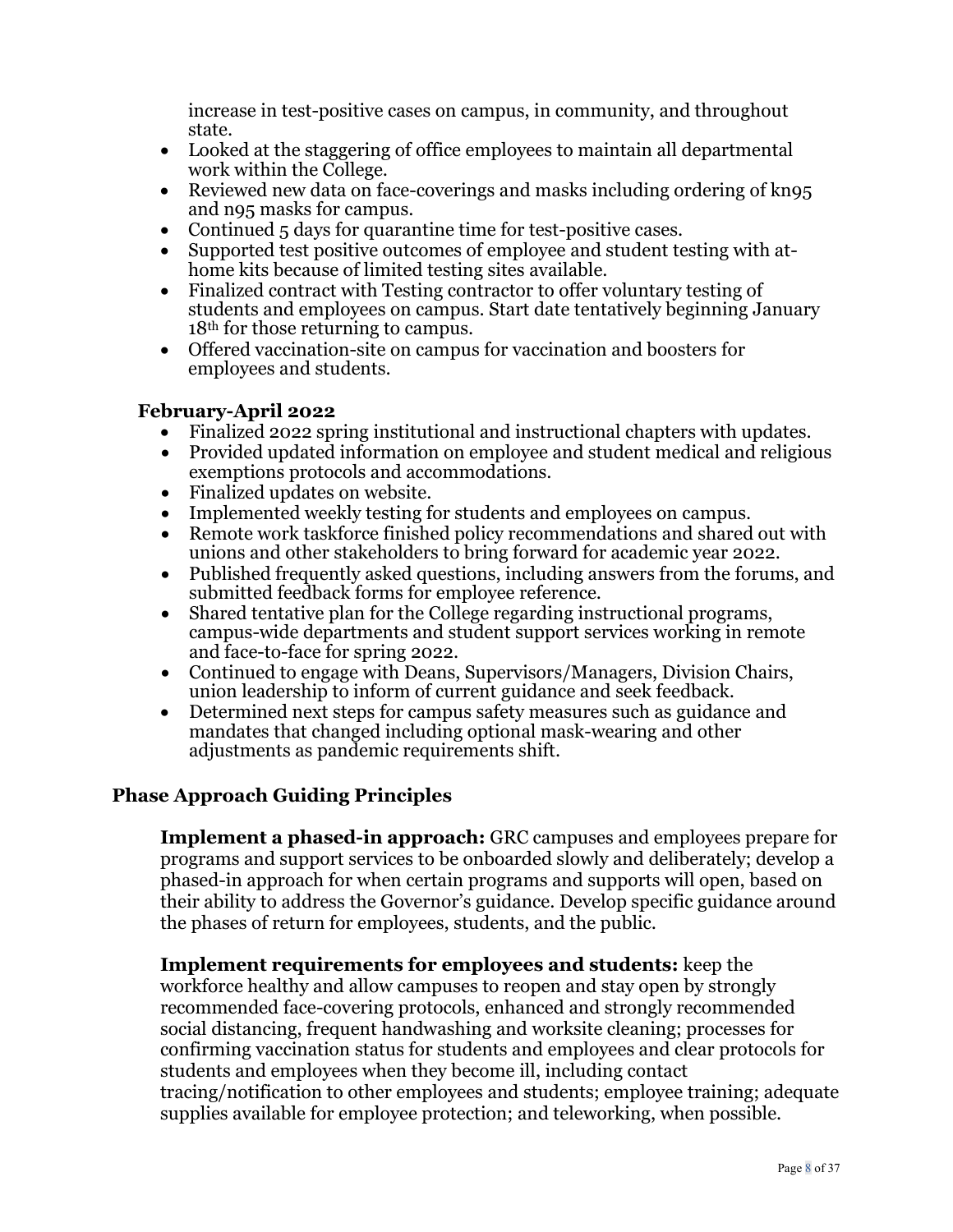Leverage lessons learned from campuses, GRC programs and private businesses, adhering to new safety standards: replicate best practices from campuses and industries that have adjusted to new safety standards and apply them to GRC.

Listen and learn to understand levels of preparedness for campus transition and assess what is needed. Work alongside information technology, programs and course coming back to campus, seeking expertise and guidance for programs, classrooms, and supports while offering sound and accurate recommendations and advice.

#### **Phased Reopening**

- The number of staff and on-campus instructional offerings will begin increasing throughout the summer quarter of 2021-Spring 2022.
- Department Vice Presidents, Executive Directors, and managers will:
	- o Have discussions with employees to gauge the employee's level of comfort and willingness to return to campus, and at what time in the upcoming academic year. These conversations should include what the employee may need to increase levels of comfort and willingness to return. The Reopening committee will make recommendations to the Executive Team to on-board more support services, operations, and instructional course offerings at each campus location.
- The Vice President of Instruction, Instructional Deans, Division Chairs, and faculty collaborate on:
- On-campus instructional offerings will be the top priority at each location. The ability to bring more areas/departments/functions oncampus will be impacted by the amount of on-campus instruction being offered.
	- Courses offered on all campuses must also have remote sections available. *(Exceptions will be made on a case-by-case basis, with the approval of the Vice President of Instruction.)*
	- At the start of the Spring Quarter, and subsequent quarters, final decisions will be made on whether each identified course in collaboration with faculty, division chair and dean will be (a) allowed to run on-campus, or (b) converted to be offered remotely. This is determined by the instructional committee and Vice President of Instruction.
	- Each department must work with the appropriate director, dean, or vice president to develop a plan to address the health and safety of employees working in the departments. These plans will include needed mitigation measures, including things such as shields and the setup of furniture to meet strongly recommended social distancing.
	- All campus buildings have UV-C technologies campus wide. UV-C, a type of ultraviolet light also known as germicidal UV, helps protect public spaces from pathogens. UV-C components are being installed into the HVAC systems on campus as they become available. The CDC, FDA, and American Society of Heating, Refrigerating and Air-Conditioning Engineers (ASHRAE) are recommending this means to mitigate the spread of viruses including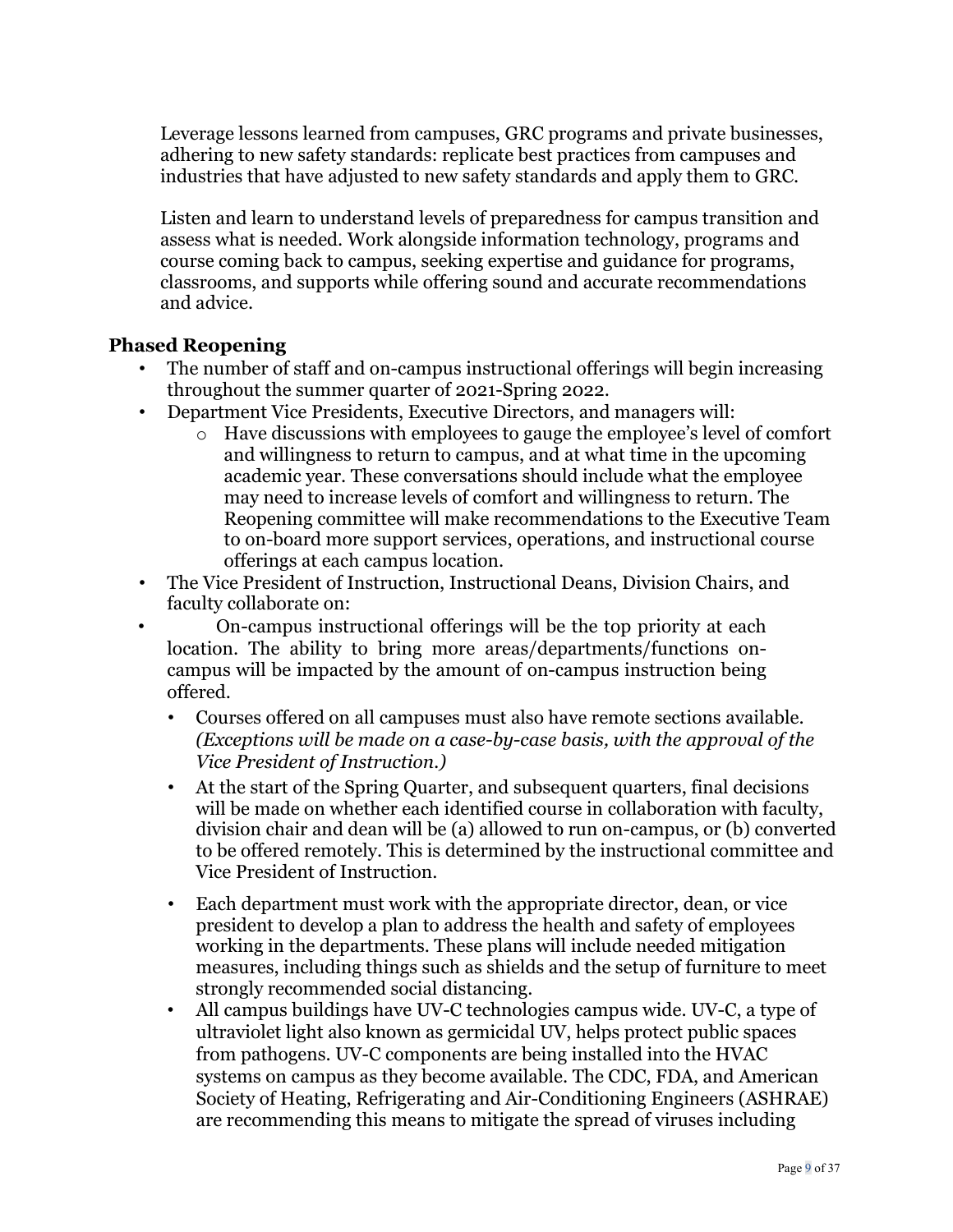COVID-19, along with providing increased filtration (which GRC is also doing). This system has been discussed in multiple meetings with our campus partners and additional information is posted on the Facilities web page.

Additional Information on UV-C Technology:

- **[http://www.uvresources.com/blog/ashrae-weighs-in-on](http://www.uvresources.com/blog/ashrae-weighs-in-on-health-benefits-of-uv-c/)[health-benefits-of-uv-c/](http://www.uvresources.com/blog/ashrae-weighs-in-on-health-benefits-of-uv-c/)**
- **[https://www.wavelengthlighting.com/blog/cdc-guidelines](https://www.wavelengthlighting.com/blog/cdc-guidelines-and-uv-light-coronavirus-disinfection)[and-uv-light-coronavirus-disinfection](https://www.wavelengthlighting.com/blog/cdc-guidelines-and-uv-light-coronavirus-disinfection)**
- **[https://www.fda.gov/medical-devices/coronavirus-covid-19](http://applewebdata/2BCBF50D-B5CB-4A04-B1FA-1B2AFA3779B3/FDA-%20UV-C%20lights) [and-medical-devices/uv-lights-and-lamps-ultraviolet-c](http://applewebdata/2BCBF50D-B5CB-4A04-B1FA-1B2AFA3779B3/FDA-%20UV-C%20lights)[radiation-disinfection-and-coronavirus](http://applewebdata/2BCBF50D-B5CB-4A04-B1FA-1B2AFA3779B3/FDA-%20UV-C%20lights)**

### **Steps to Come to Campus**

Green River College is serving students and community members by offering a full spectrum of classes and support services online and face-to-face. Prior to arriving on campus, all GRC students, faculty and staff coming to campus for approved programs or essential tasks are required to complete the **vaccination status in ctcLink and carry a mask with them while on campus**.

In accordance with the **[state's revised guidelines](https://doh.wa.gov/sites/default/files/legacy/Documents/1600/coronavirus/HigherEducation.pdf)** and **[Reopening Committee](https://greenriveredu.sharepoint.com/sites/GN-reopening)**'s recommendations, GRC will make the following changes for the spring quarter:

- **Masks are strongly recommended at GRC and required in certain situations and spaces.** (As permitted under the **[current higher education](https://doh.wa.gov/sites/default/files/legacy/Documents/1600/coronavirus/HigherEducation.pdf)  [guidelines](https://doh.wa.gov/sites/default/files/legacy/Documents/1600/coronavirus/HigherEducation.pdf)**). This may include small, enclosed offices, non-rostered or noninstructional spaces (e.g., Counseling, Tutoring, Writing Reading Center, Math Learning Center, Public Speaking Center, Language Center, Library, and other support service locations) where physical distancing may not be reasonable. Faculty may require masking for their individual classes and will notify their students if masks will be required prior to the first day of their in-person class. As such, all students, faculty, staff, and community members should continue to bring a mask when visiting a GRC location. Areas requiring masks will be clearly marked with new signage, and masks will continue to be provided at the entrances of each building.
- **Proof of vaccination, or approved exemption, will still be required** for all on campus classes, activities, work, or services. As a fully vaccinated college (defined by **[Proclamation 12.5](https://www.governor.wa.gov/sites/default/files/proclamations/proc_20-12.5.pdf)**, which remains in effect), individuals who have received an approved medical or religious exemption must continue to wear a mask while on campus.
- **The health attestation process will be retired.** Beginning April 4, students, faculty, staff, and campus visitors will no longer be required to submit a daily health attestation.
- **Free, voluntary COVID-19 testing for GRC students and employees will continue to be available on campus** Mondays, 9 a.m. to 5 p.m., and Thursdays, 10 a.m. to 5 p.m. The testing site is located at the Fitness Center (FC), located in the southeast corner of campus. (NOTE: The testing site is not in the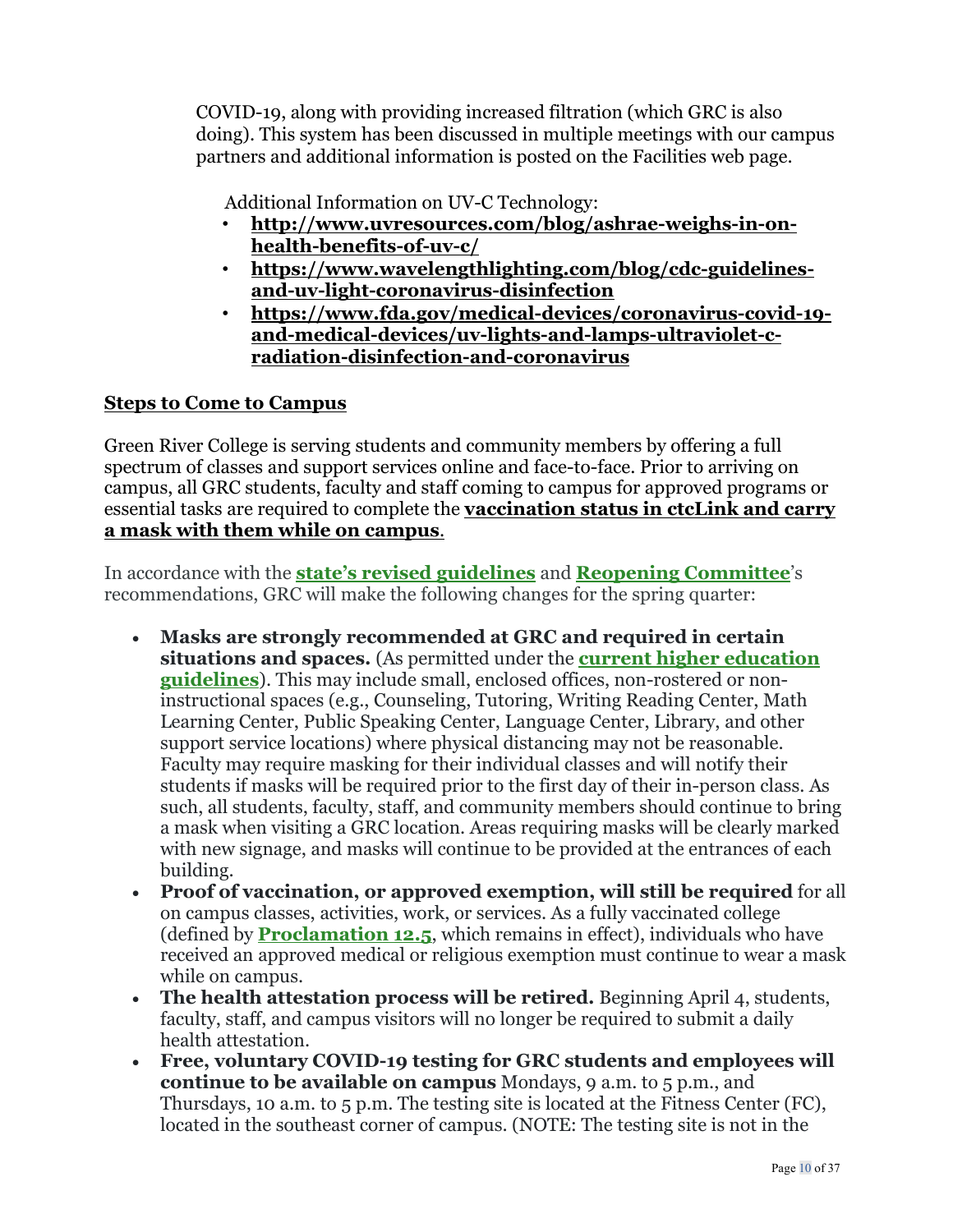Recreation and Athletics Center (RAC) in the Student Union). Registration is required before testing is done: **[Register for free](https://covid19.altius.org/pr/greenriver)**.

# **All buildings will be open for Spring 2022 on all campus locations**

### **Coming to Campus**

GRC requires proof of vaccination, or approved exemption, for all on campus classes, activities, work, or services. That means all students, employees, contractors, and visitors are required to be fully vaccinated against COVID-19 or properly exempted.

Students taking face-to-face or in-person hybrid classes or utilizing on-campus support services such as the library, tutoring center, health education center RAC, Student Union, etc., must be fully vaccinated against COVID-19, or can seek an exemption for legitimate medical reasons or sincerely held religious reasons. **[View Student Vaccination](https://www.greenriver.edu/covid-19/vaccination-requirements/students/)  [Requirements](https://www.greenriver.edu/covid-19/vaccination-requirements/students/)**.

Per Proclamation 20-14.1, all GRC employees must be fully vaccinated against COVID-19 or have obtained a medical or religious exemption. **[View Employee Vaccination](https://www.greenriver.edu/covid-19/vaccination-requirements/employees/)  [Requirements](https://www.greenriver.edu/covid-19/vaccination-requirements/employees/)**.

# **Why is Green River requiring vaccinations?**

Our objective has always been, and continues to be, to protect the health and safety of every member of our community while providing the highest quality education for our students.

This decision allows for our community to come back to in-person learning and activities in a way that protects our health and safety, while also providing more face-to-face instruction, student support services, and operations which are vital to students' longterm success.

Additional factors include:

- The Governor's vaccination mandate applies to all staff and faculty at Green River College, regardless of whether an employee is working remotely or working on campus.
- Local, state, and national public health agencies support vaccinations as the primary tool for preventing COVID-19 and ending the pandemic.
- Vaccinations are widely available and free.
- Green River is committed to providing high-quality educational experiences for students, which includes providing access to on-campus resources and learning opportunities.
- We recognize that many individuals in our community experience uncertainty and distrust of a historically inequitable health care system. We also recognize that BIPOC individuals who contract COVID-19 have a higher incidence of severe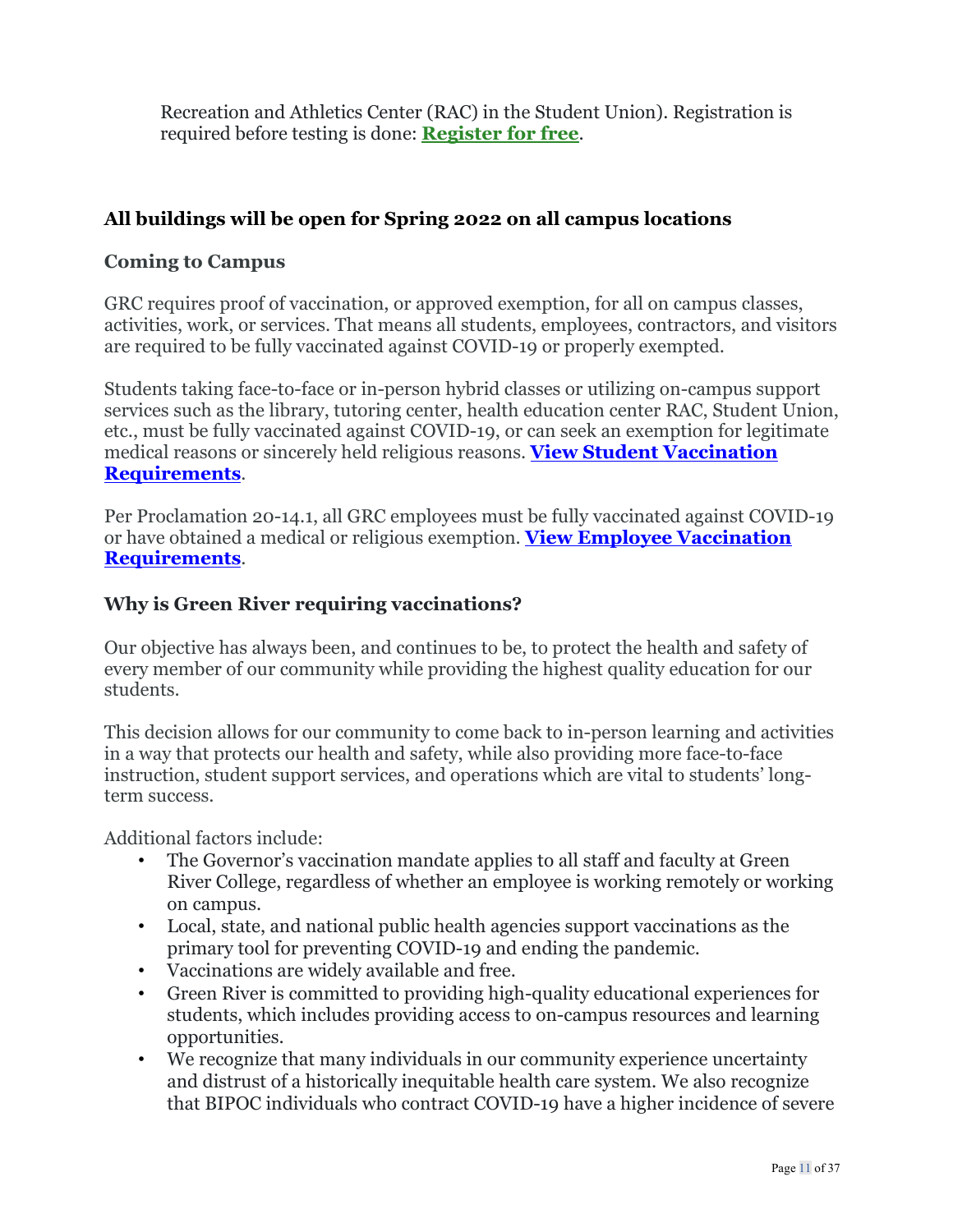disease and death, and we believe that vaccinations are the best way to counter that risk.

COVID continues to be a serious public health threat and all three vaccines currently in use in the United States have proven to be highly safe and effective, are free, and are readily available. A list of vaccination sites and available appointments are found here: **[https://vaccinelocator.doh.wa.gov](https://vaccinelocator.doh.wa.gov/)**.

# **Spring Quarter 2022 Vaccination Protocols**

Green River College believes vaccination is the best way to protect the health and safety of our campus community and strongly -recommends all members of the Gator communitystudents, staff and faculty-to get vaccinated as soon as possible to protect the health and safety of all.

All students must attest and verify their vaccination status, have an approved medical or religious exemption, or submit a quarterly online-only declaration.

Students have two options:

### **1. Student Vaccination Attestation or Exemption Request**

or

#### **2. Online-Only Declaration**

a. The **Online-Only Declaration** is for students who do not wish to share their vaccination status AND are exclusively online and declare not coming to campus for classes or support services. This declaration must be submitted on a quarterly basis depending on quarterly modalities.

#### **Student Vaccination Attestation or Exemption Request**

#### **Two Step Attestation and Verification Process**

- 1. Attest or request an exemption\* in their ctcLink account
	- a. ctcLink Student Homepage > Immunization Attestation > COVID-19 Vaccination Attestation [https://myaccount.ctclink.us/](https://nam12.safelinks.protection.outlook.com/?url=https%3A%2F%2Fmyaccount.ctclink.us%2F&data=04%7C01%7Cdcasey%40greenriver.edu%7C05097d6be2974e7c2e1e08d9b62b9555%7Cfa40663e972749789bce776cf824bca5%7C0%7C0%7C637741120575430044%7CUnknown%7CTWFpbGZsb3d8eyJWIjoiMC4wLjAwMDAiLCJQIjoiV2luMzIiLCJBTiI6Ik1haWwiLCJXVCI6Mn0%3D%7C3000&sdata=2M%2BlzjzJ7HscoU7TzdB7fz620LPUUcJpySzIoCvAEVY%3D&reserved=0)
	- b. [How to add vaccination attestation or request an exemption in ctcLink -](https://www.greenriver.edu/covid-19/vaccination-requirements/attestation-ctclink/) [Green River College](https://www.greenriver.edu/covid-19/vaccination-requirements/attestation-ctclink/)
- 2. Verify their vaccination info at a zoom or in-person meeting
	- a. [In Person and Zoom Lobby Stations for Student Vaccination Attestations](https://www.greenriver.edu/gator-news/articles/in-person-and-zoom-lobby-stations-for-student-vaccination-attestations-and-verifications)  and Verifications - Gator News - [Green River College](https://www.greenriver.edu/gator-news/articles/in-person-and-zoom-lobby-stations-for-student-vaccination-attestations-and-verifications)
	- b. ctcLink ID
	- c. Photo ID or Student ID
	- d. Vaccine Card or Alternative documents ready
	- e. A phone or computer with a camera and microphone

**\***Students who request an exemption, will receive a follow up email with the next steps

### **Online-Only Declaration**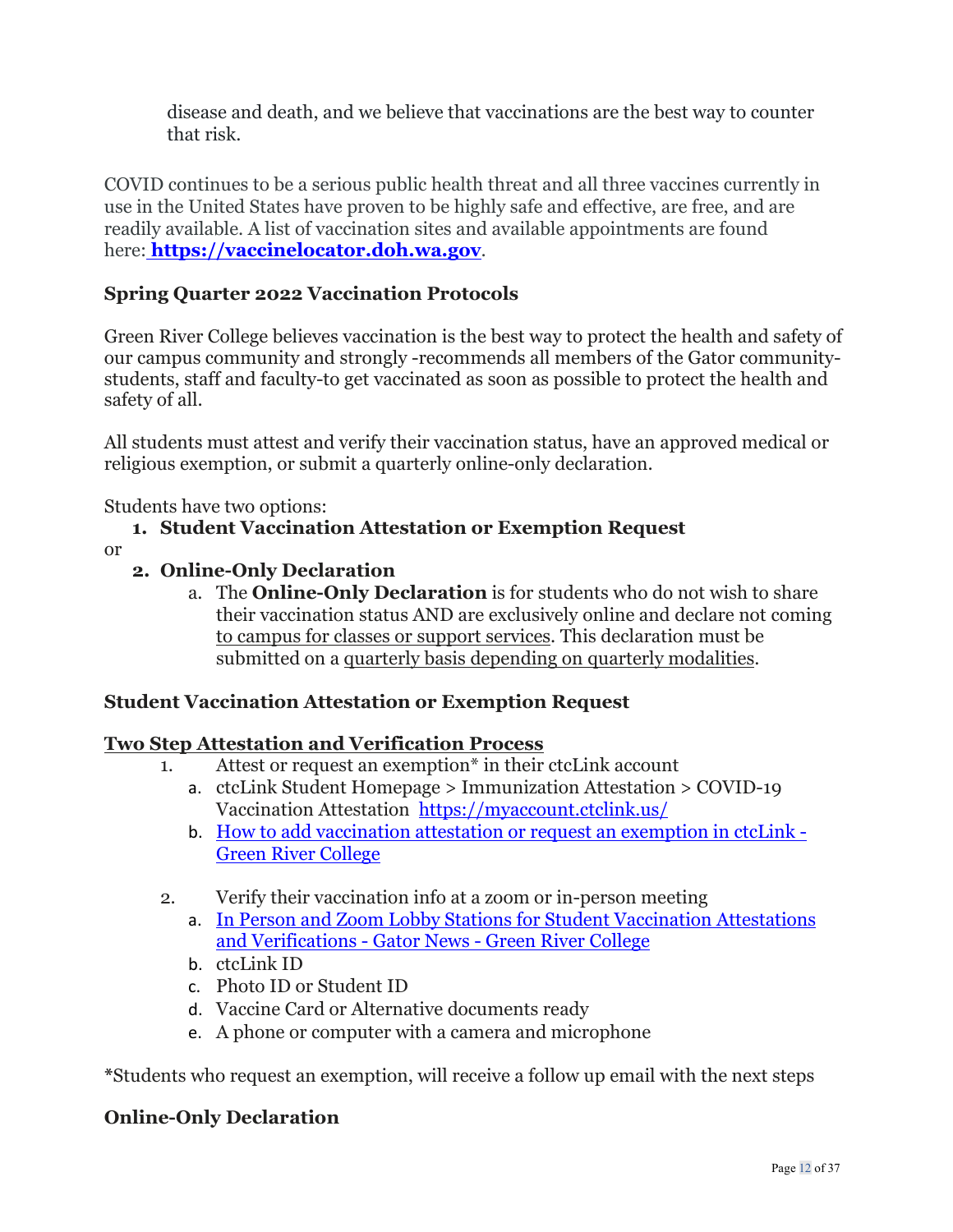# [https://www.surveymonkey.com/r/HLKB83V](https://nam12.safelinks.protection.outlook.com/?url=https%3A%2F%2Fwww.surveymonkey.com%2Fr%2FHLKB83V&data=04%7C01%7Cdcasey%40greenriver.edu%7C05097d6be2974e7c2e1e08d9b62b9555%7Cfa40663e972749789bce776cf824bca5%7C0%7C0%7C637741120575439999%7CUnknown%7CTWFpbGZsb3d8eyJWIjoiMC4wLjAwMDAiLCJQIjoiV2luMzIiLCJBTiI6Ik1haWwiLCJXVCI6Mn0%3D%7C3000&sdata=oDUeJdpqXnI7uv2dzbXTQp1vawqZPkeicWiVDp7YZKQ%3D&reserved=0)

# **Online-only students who do not come to campus, out-of-state or outside the**

**US:** Online students who never come to campus for classes, support services, activities, or appointments and do not wish to share their vaccination status must submit a quarterly online-only declaration using the link above.

Students who would like to register for in-person or hybrid classes or receive on-campus services for the winter quarter or future quarters, must complete the two steps attestation and verification process. GRC recommends all students, who are vaccinated, to complete these steps before coming to classes.

Failure to complete this requirement will result in academic holds, changes in class modalities, and/or administrative withdrawal. Misrepresentation and/or falsification violates the Student Code of Conduct and will be subject to a judicial review. [Student Code of Conduct -](https://www.greenriver.edu/conduct/) Green River College

#### **Dashboard Data on Vaccination and Exemption Status**

Information can be found at [Vaccination Dashboard -](https://www.greenriver.edu/coronavirus/vaccination-dashboard/) Green River College

#### **Student Vaccination Status Exemption Process**

Student Vaccination Exemptions (Medical or Religious)\*

- a. Log into your ctcLink Student Homepage
	- i. [ctcLink -](https://nam12.safelinks.protection.outlook.com/?url=https%3A%2F%2Fmyaccount.ctclink.us%2F&data=04%7C01%7Cdcasey%40greenriver.edu%7C8bb7aa7b38134c792bde08d9a95c34b6%7Cfa40663e972749789bce776cf824bca5%7C0%7C0%7C637727035762316936%7CUnknown%7CTWFpbGZsb3d8eyJWIjoiMC4wLjAwMDAiLCJQIjoiV2luMzIiLCJBTiI6Ik1haWwiLCJXVCI6Mn0%3D%7C3000&sdata=y680nD5HgBW9hBM8uTVJd69tfE0H3ZxgO9fhEcTTikI%3D&reserved=0) Sign In
	- ii. Request a religious or medical exemption > Immunization Attestation > COVID-19 Vaccination Attestation
- b. GRC Staff will review the request and follow up with the student
	- iii. Students will need to be prepared to show or provide documentation during the review process
- c. Students are notified on their next steps if any are needed.
	- iv. Staff may request additional supporting documentation
- d. Approval or Denial Letter is emailed
	- v. Approval Letter is sent including individualized accommodations for each student
	- vi. Notifications to faculty of accommodations will be sent from Student Affairs staff
	- vii. Denial Letter is sent including the next step
- e. Student Falsification or misrepresentation of the medical or religious is a violation of the Student Code of Conduct and will follow the Student Judicial Affairs process

viii. [Student Code of Conduct -](https://www.greenriver.edu/conduct/) Green River College

f. GRC strongly recommends students with an approved exemption to remain in virtual classrooms and utilize virtual support services

[\\*9.2 Student Immunization Attestation | 9.2 Student Home Page | ctcLink](https://nam12.safelinks.protection.outlook.com/?url=http%3A%2F%2Fctclinkreferencecenter.ctclink.us%2Fm%2F79750%2Fl%2F1440196-9-2-student-immunization-attestation&data=04%7C01%7Cdcasey%40greenriver.edu%7C8bb7aa7b38134c792bde08d9a95c34b6%7Cfa40663e972749789bce776cf824bca5%7C0%7C0%7C637727035762326898%7CUnknown%7CTWFpbGZsb3d8eyJWIjoiMC4wLjAwMDAiLCJQIjoiV2luMzIiLCJBTiI6Ik1haWwiLCJXVCI6Mn0%3D%7C3000&sdata=MIfYUv9CqOmVpk2A1GAiL4rfXDs%2FenTF%2FDi2iqB3LDI%3D&reserved=0)  Reference Center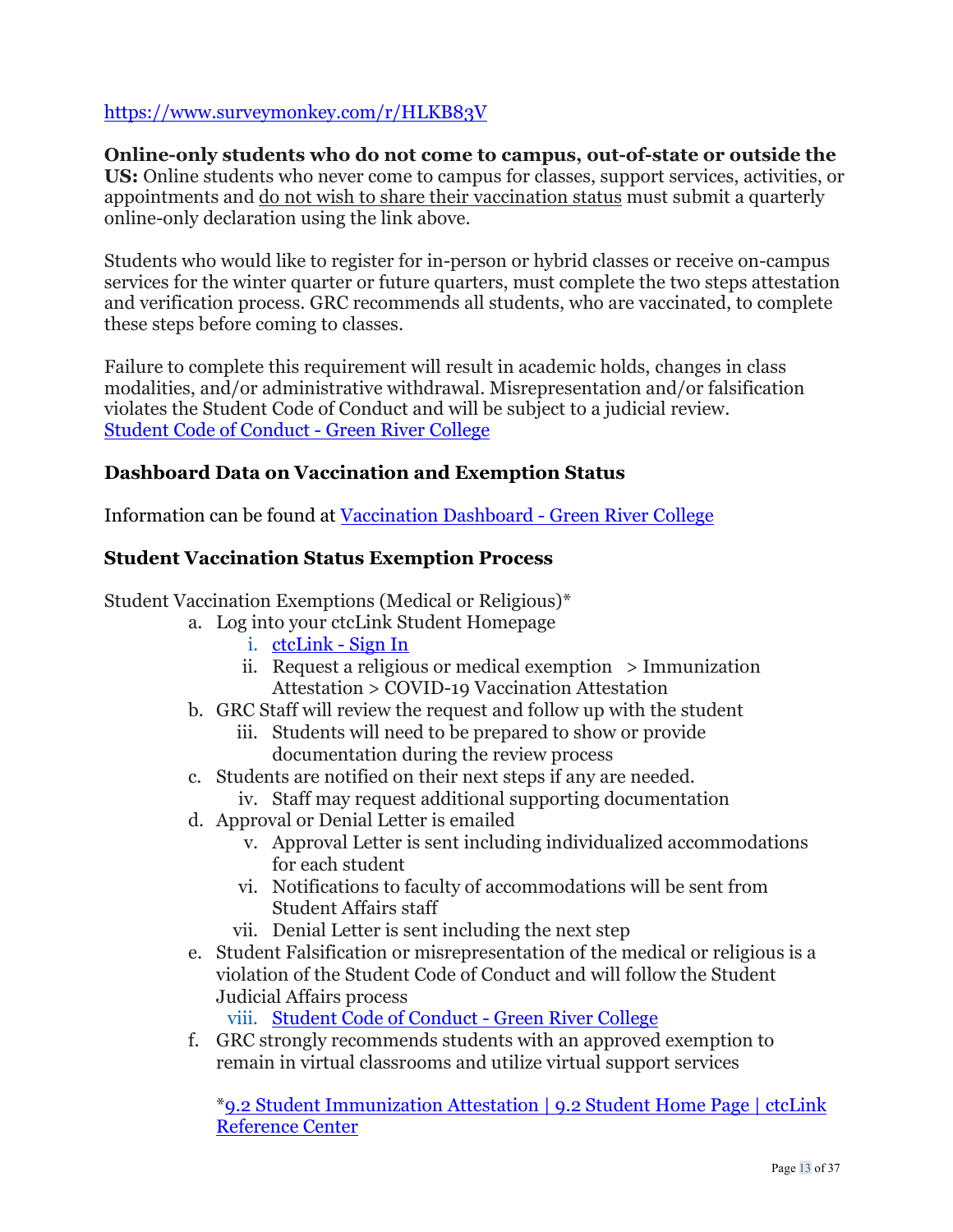# **Student Vaccination Exemptions (Online-Only)\***

- a. Submit an Online-Only Declaration
	- i. [https://www.surveymonkey.com/r/HLKB83V](https://nam12.safelinks.protection.outlook.com/?url=https%3A%2F%2Fwww.surveymonkey.com%2Fr%2FHLKB83V&data=04%7C01%7Cdcasey%40greenriver.edu%7C8bb7aa7b38134c792bde08d9a95c34b6%7Cfa40663e972749789bce776cf824bca5%7C0%7C0%7C637727035762326898%7CUnknown%7CTWFpbGZsb3d8eyJWIjoiMC4wLjAwMDAiLCJQIjoiV2luMzIiLCJBTiI6Ik1haWwiLCJXVCI6Mn0%3D%7C3000&sdata=lhlj6Jq3UwiAFcAmx73rtJNdepU%2FIOLWAuznZnfhHn0%3D&reserved=0)
	- ii. Online-only students who do not come to campus, out-of-state or outside the US: Online students who never come to campus for classes, support services, activities, or appointments. Please submit this online-only declaration using the link.
	- iii. Online-Only declarations are to be submitted on a quarterly basis.
- b. GRC crosschecks student status and reviews the request
	- i. Approval Letter is emailed to student
	- ii. Denial Letter is emailed to student with next steps
- c. Student Falsification or misrepresentation of the medical or religious is a violation of the Student Code of Conduct and will follow the Student Judicial Affairs process
	- i. [Student Code of Conduct -](https://www.greenriver.edu/conduct/) Green River College
- d. GRC strongly recommends students with an approved exemption to remain in virtual classrooms and utilize virtual support services

#### **Classroom, Common Space and Building Layout and Needs**

#### **Signage can be printed from the link below. Signage will also be available in all workroom locations in each building.**

#### [COVID & Return GRC Signage \(sharepoint.com\)](https://greenriveredu.sharepoint.com/sites/GN-Reopening/SitePages/COVID-Signage.aspx?CT=1648518409530&OR=OWA-NT&CID=f2bf21e0-cffc-4b64-effd-59027538d95a)

- *Classroom spaces (non-labs and including lecture halls) will have the following:*
	- o Touchless hand sanitizer stands or wall mounts
	- o Sanitizer wipes
	- o Signage for recommended physical distancing and PPE usage
	- o Signage for strongly recommended mask wearing and locations for required mask wearing

#### • *Classroom spaces (computer labs) will have the following:*

- o Touchless hand sanitizer stands or wall mounts
- o Sanitizer wipes
- o Possibly closing off every other computer station if needed for physical distancing when necessary
- o Signage for recommended physical distancing and PPE usage
- o Signage for strongly recommended mask wearing and locations for required mask wearing
- *Classroom spaces (science labs) will have the following:*
	- o Touchless hand sanitizer stands or wall mounts
	- o Sanitizer wipes
	- o Possibly closing off every other lab station if needed for physical distancing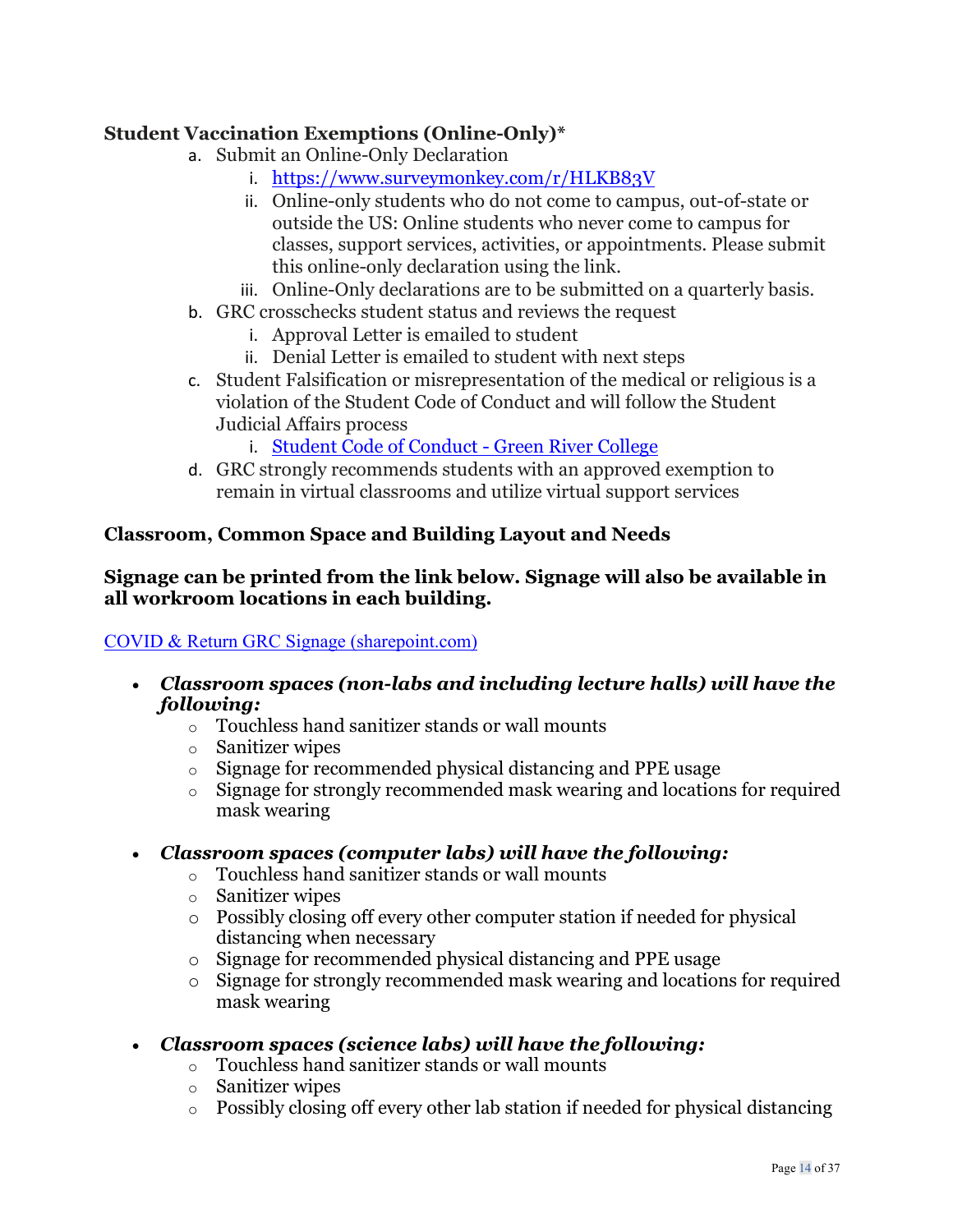o Signage for recommended physical distancing and PPE usage

# • *Main entrances to buildings will include:*

- o 3-in-1 stands with signage, touchless hand sanitizer, masks, and sanitizer wipes
- o Signage for recommended physical distancing and PPE usage
- o Signage for strongly recommended mask wearing and locations for required mask wearing

### • *Common areas of buildings not near main entrances will include:*

- o Touchless hand sanitizer stands or wall mounts
- o Sanitizer wipes
- o Where appropriate, plexiglass dividers for shared tables
	- Large round tables
	- Rectangle tables
- o Signage for strongly recommended mask wearing and locations for required mask wearing

#### • *Office spaces (with doors) will include:*

- o Signage for strongly recommended mask wearing and locations for required mask wearing
- o Touchless hand sanitizer stands or wall mounts in common/shared spaces
- o Sanitizer wipes
- o Sanitizer bottles for desk
- o Transaction plexiglass divider
	- Upon request
- o Plexiglass dividers for office meeting tables
	- Upon request

### • *Office spaces (cubicle style) will include:*

- o Signage for strongly recommended mask wearing and locations for required mask wearing
- o Touchless hand sanitizer stands or wall mounts in common/shared spaces
- o Sanitizer wipes

### • *Information, Front and Welcome desks will include:*

- o Signage for strongly recommended mask wearing and locations for required mask wearing
- o Touchless hand sanitizer stands or wall mounts at desk or before approaching desk
- o Sanitizer wipes
- o Transaction plexiglass where appropriate may be installed

#### • *Restrooms will include:*

- o Touchless hand sanitizer stands or wall mounts
- o Signage for physical distancing
- o Signage for strongly recommended mask wearing and locations for required mask wearing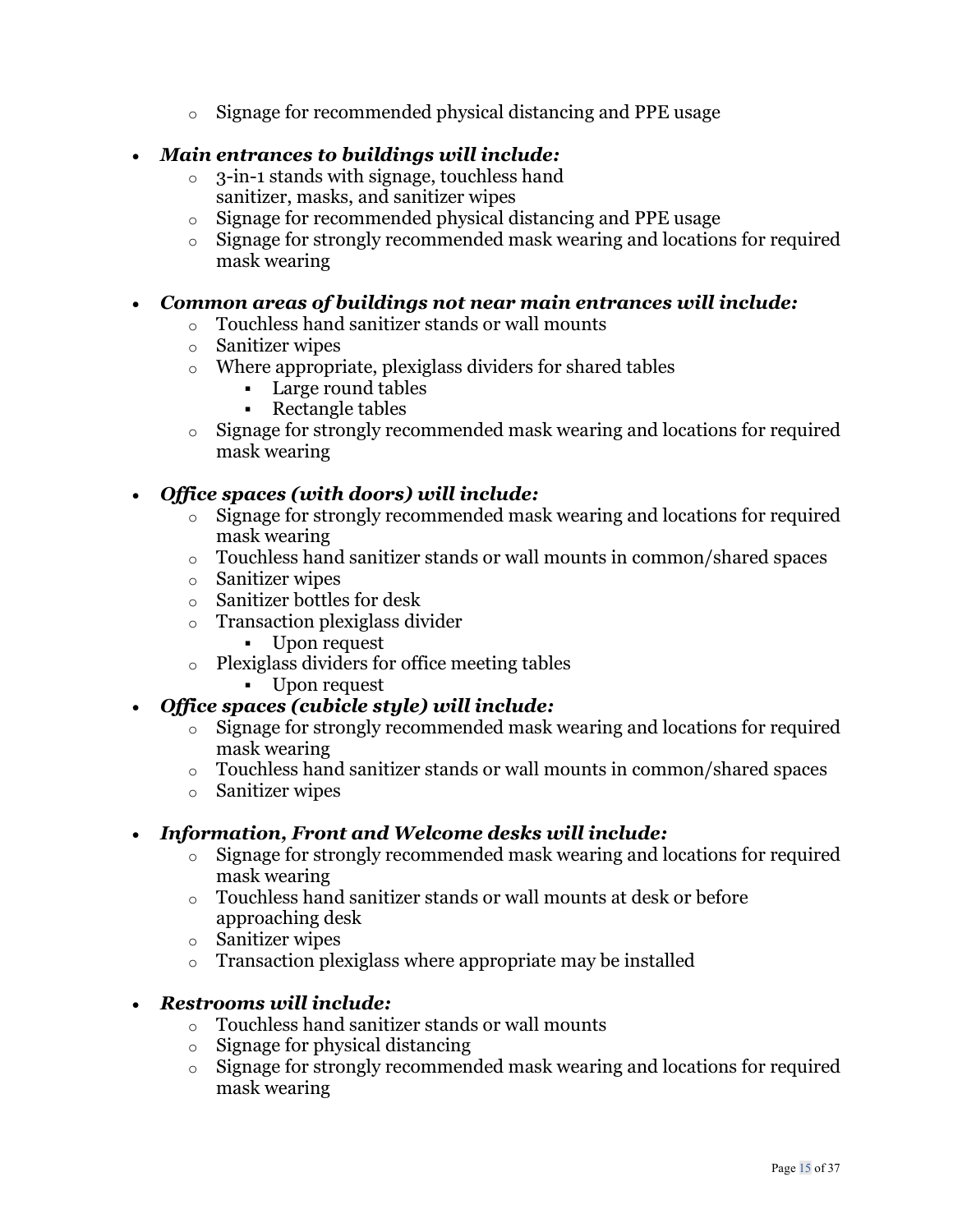- *Staff/faculty lunchrooms will include:*
	- o Touchless hand sanitizer stands or wall mounts
	- o Sanitizer wipes
	- $\circ$  Signage for using own utensils and containers + cleaning up immediately after use
	- $\circ$  Tables/chairs will be removed to allow for 6 feet physical distancing
	- o Signage for strongly recommended mask wearing and locations for required mask wearing

#### **Additional Recommendations:**

- Personal face shields as added protections with masks will be available for purchase at the Paper Tree Bookstore
- Personal desk dividers will be available for purchase at the Paper Tree Bookstore
- Main welcome desks will house some PPE (masks, gloves) to distribute upon request
- Bulk order of GRC-branded pens that people can take with them after use
- GatorNet will include access to templates for access to various signage

#### **Additional Information:**

- Custodial staff will check on/refill stock daily
- QR codes on signage
- Signage types:
	- o Reminders for users to clean their workstation before/after use in classrooms/labs
	- o Recommended physical distancing and PPE usage
	- o Signage for strongly recommended mask wearing and locations for required mask wearing

#### **Student/Employee Isolation and Quarantining Procedures**

**Quarantine** is a strategy used to prevent transmission of COVID-19 by keeping people who have been in [close contact](https://www.cdc.gov/coronavirus/2019-ncov/php/contact-tracing/contact-tracing-plan/appendix.html#contact) with someone with COVID-19 apart from others.

#### **Who does not need to quarantine?**

If you had close contact with someone with COVID-19 and you are in one of the following groups, you **do not need to quarantine**.

- You are [up to date](https://www.cdc.gov/coronavirus/2019-ncov/vaccines/stay-up-to-date.html) with your COVID-19 vaccines.
- You had confirmed COVID-19 within the last 90 days (meaning you tested positive using a [viral test\)](https://www.cdc.gov/coronavirus/2019-ncov/symptoms-testing/testing.html).

You should wear a [well-fitting mask](https://www.cdc.gov/coronavirus/2019-ncov/your-health/effective-masks.html) around others for 10 days from the date of your last close contact with someone with COVID-19 (the date of last close contact is considered day 0). [Get tested](https://www.cdc.gov/coronavirus/2019-ncov/testing/diagnostic-testing.html) at least 5 days after you last had close contact with someone with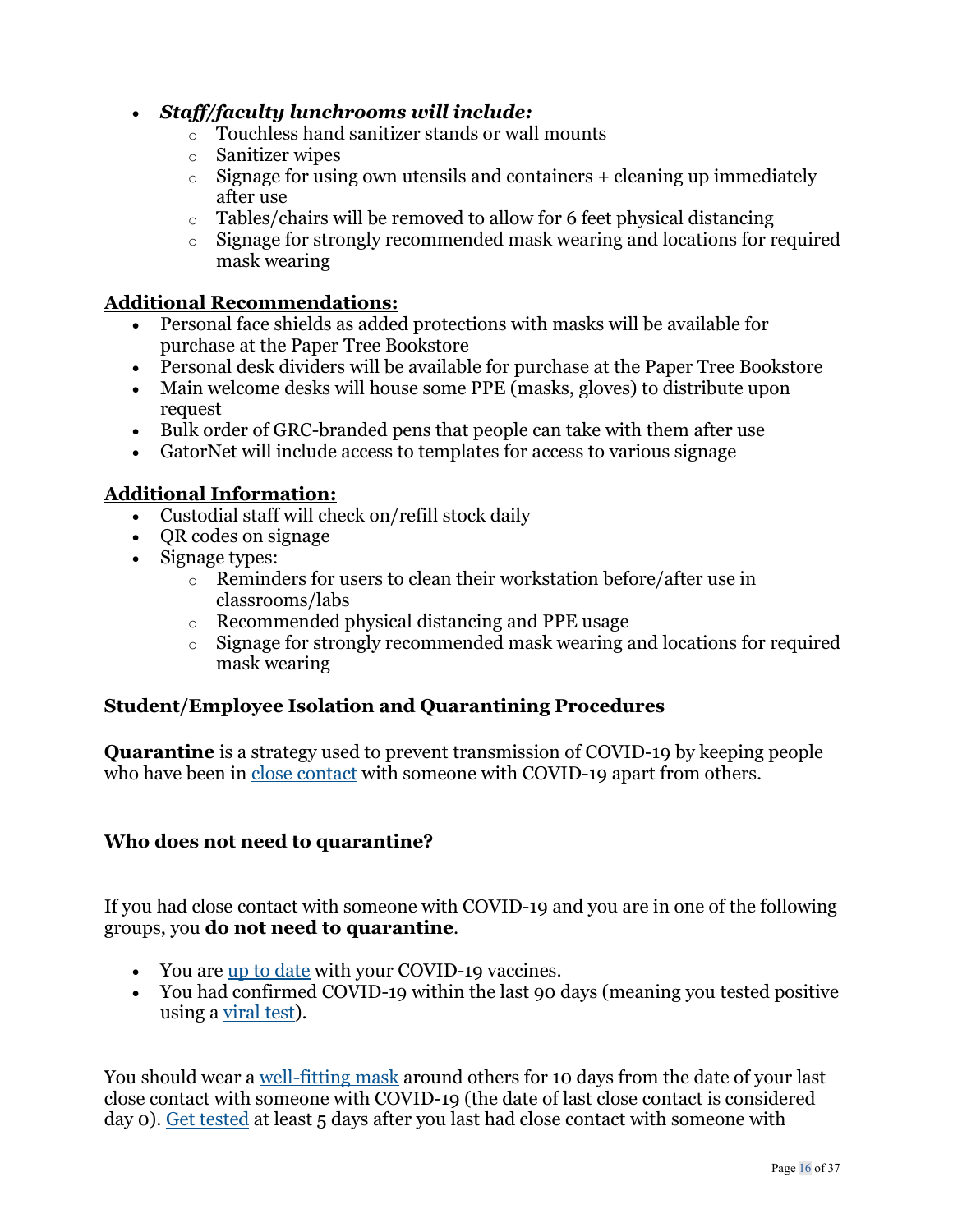COVID-19. If you test positive or develop COVID-19 symptoms, isolate yourself from other people and follow recommendations in the [Isolation](https://www.cdc.gov/coronavirus/2019-ncov/your-health/quarantine-isolation.html#isolate) section below. If you tested positive for COVID-19 with a [viral test](https://www.cdc.gov/coronavirus/2019-ncov/symptoms-testing/testing.html) within the previous 90 days and subsequently recovered and remain without COVID-19 symptoms, you do not need to quarantine or get tested after close contact. You should wear a [well-fitting mask](https://www.cdc.gov/coronavirus/2019-ncov/your-health/effective-masks.html) around others for 10 days from the date of your last close contact with someone with COVID-19 (the date of last close contact is considered day 0).

# **Who should quarantine?**

If you come into close contact with someone with COVID-19, you should quarantine if you are not [up to date](https://www.cdc.gov/coronavirus/2019-ncov/vaccines/stay-up-to-date.html) on COVID-19 vaccines. This includes people who are not vaccinated.

# **What to do for quarantine**

- Stay home and away from other people for at least  $5$  days (day 0 through day  $5$ ) after your last contact with a person who has COVID-19. The date of your exposure is considered day 0. Wear a [well-fitting mask](https://www.cdc.gov/coronavirus/2019-ncov/your-health/effective-masks.html) when around others at home, if possible.
- For 10 days after your last close contact with someone with COVID-19, watch for fever (100.4◦F or greater), cough, shortness of breath, or other [COVID-19](https://www.cdc.gov/coronavirus/2019-ncov/symptoms-testing/symptoms.html)  [symptoms.](https://www.cdc.gov/coronavirus/2019-ncov/symptoms-testing/symptoms.html)
- If you develop symptoms, [get tested](https://www.cdc.gov/coronavirus/2019-ncov/testing/diagnostic-testing.html) immediately and isolate until you receive your test results. If you test positive, follow [isolation](https://www.cdc.gov/coronavirus/2019-ncov/your-health/quarantine-isolation.html#isolate) recommendations.
- If you do not develop symptoms, [get tested](https://www.cdc.gov/coronavirus/2019-ncov/testing/diagnostic-testing.html) at least 5 days after you last had close contact with someone with COVID-19.
	- o If you test negative, you can leave your home, but continue to wear a [well](https://www.cdc.gov/coronavirus/2019-ncov/your-health/effective-masks.html)[fitting mask](https://www.cdc.gov/coronavirus/2019-ncov/your-health/effective-masks.html) when around others at home and in public until 10 days after your last close contact with someone with COVID-19.
	- If you test positive, you should isolate yourself for at least 5 days from the date of your positive test (if you do not have symptoms). If you do develop [COVID-19 symptoms,](https://www.cdc.gov/coronavirus/2019-ncov/symptoms-testing/symptoms.html) isolate for at least 5 days from the date your symptoms began (the date the symptoms started is day 0). Follow recommendations in the [isolation](https://www.cdc.gov/coronavirus/2019-ncov/your-health/quarantine-isolation.html#isolate) section below.
	- $\circ$  If you are unable to take a test 5 days after the last close contact with someone with COVID-19, you can leave your home after day 5 if you have been without [COVID-19 symptoms](https://www.cdc.gov/coronavirus/2019-ncov/symptoms-testing/symptoms.html) throughout the 5-day period. Wear a [well-fitting mask](https://www.cdc.gov/coronavirus/2019-ncov/your-health/effective-masks.html) for 10 days after your date of last close contact when around others at home and in public.
	- o Avoid people who are [immunocompromised or at high risk for severe](https://www.cdc.gov/coronavirus/2019-ncov/need-extra-precautions/people-with-medical-conditions.html)  [disease,](https://www.cdc.gov/coronavirus/2019-ncov/need-extra-precautions/people-with-medical-conditions.html) and nursing homes and other high-risk settings, until after at least 10 days.
- If possible, stay away from people you live with, especially people who are at higher [risk](https://www.cdc.gov/coronavirus/2019-ncov/need-extra-precautions/index.html) for getting extremely sick from COVID-19, as well as others outside your home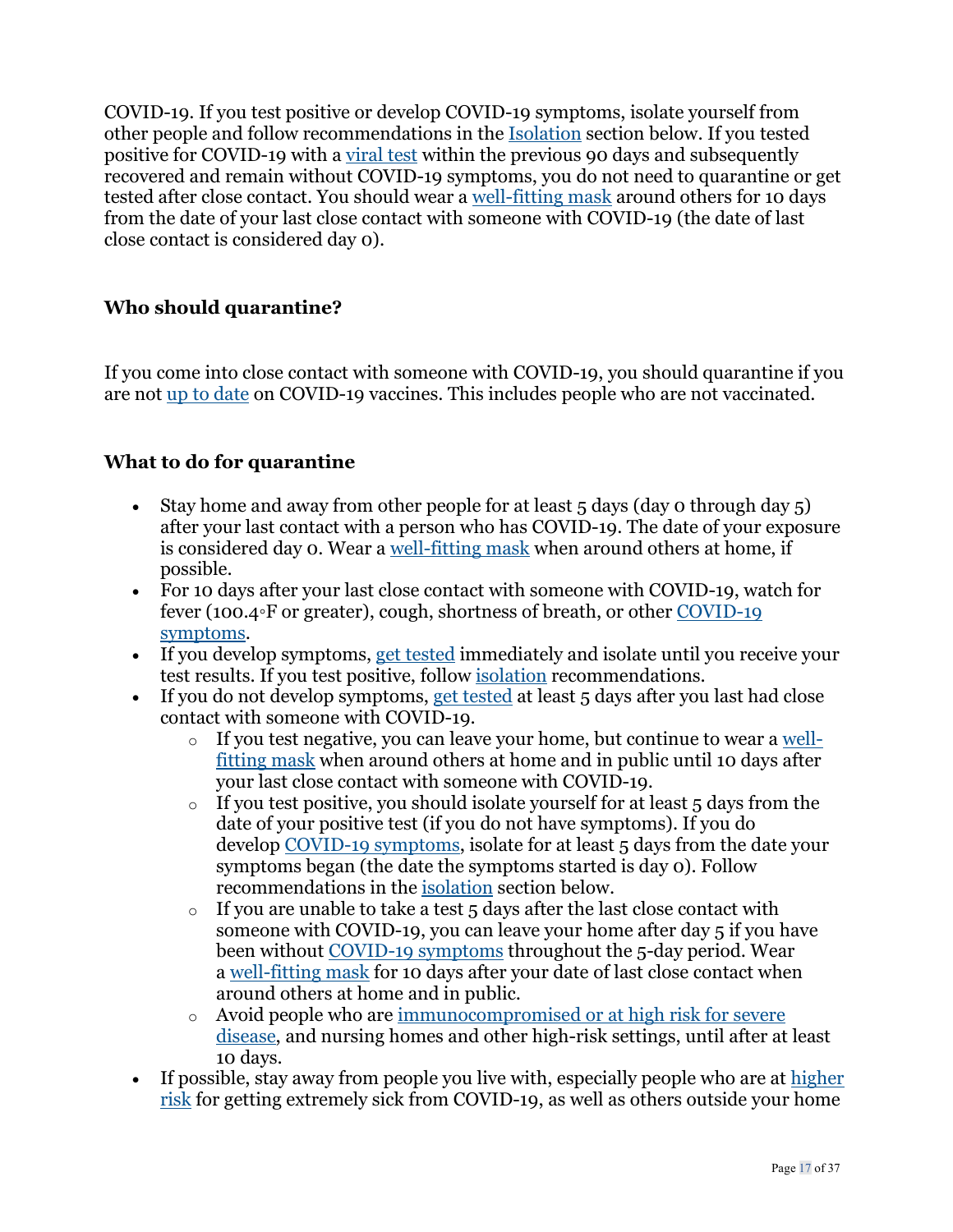throughout the full 10 days after your last close contact with someone with COVID-19.

- If you are unable to quarantine, you should wear a [well-fitting mask](https://www.cdc.gov/coronavirus/2019-ncov/your-health/effective-masks.html) for 10 days when around others at home and in public.
- If you are unable to wear a mask when around others, you should continue to quarantine for 10 days. Avoid people who are [immunocompromised or at high risk](https://www.cdc.gov/coronavirus/2019-ncov/need-extra-precautions/people-with-medical-conditions.html)  [for severe disease,](https://www.cdc.gov/coronavirus/2019-ncov/need-extra-precautions/people-with-medical-conditions.html) and nursing homes and other high-risk settings, until after at least 10 days.
- See additional information [about travel.](https://www.cdc.gov/coronavirus/2019-ncov/travelers/index.html#do-not-travel)
- Do not go to places where you are unable to wear a mask, such as restaurants and some gyms, and avoid eating around others at home and at work until after 10 days after your last close contact with someone with COVID-19.

#### **After quarantine**

- Watch for symptoms until 10 days after your last close contact with someone with COVID-19.
- If you have symptoms, isolate yourself immediately and [get tested.](https://www.cdc.gov/coronavirus/2019-ncov/testing/diagnostic-testing.html)

# **Quarantine in high-risk congregate settings**

In certain congregate settings that have high risk of secondary transmission (such as correctional and detention facilities, homeless shelters, or cruise ships), CDC recommends a 10-day quarantine for residents, regardless of vaccination and booster status. During periods of critical staffing shortages, facilities may consider shortening the quarantine period for staff to ensure continuity of operations. Decisions to shorten quarantine in these settings should be made in consultation with state, local, tribal, or territorial health departments and should take into consideration the context and characteristics of the facility. CDC's [setting-specific guidance](https://www.cdc.gov/coronavirus/2019-ncov/community/index.html) provides additional recommendations for these settings.

CCA students will be provided with a separate isolation area on campus to allow students to be isolated in single-occupancy rooms. During their stay in isolation, students will receive on-going follow up by the CCA team and will be provided with access to daily necessities such as meals.

### **Isolation**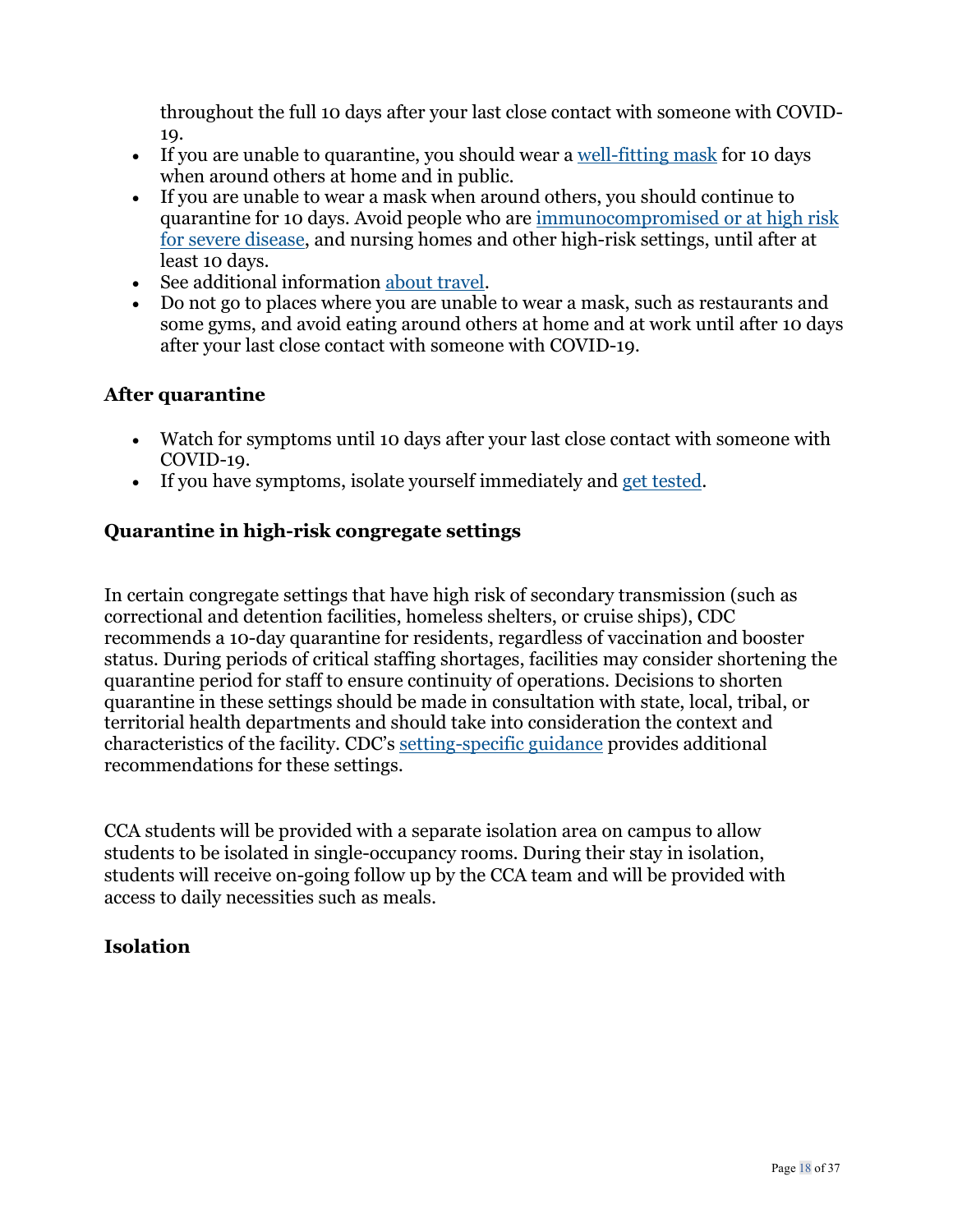**Isolation** is used to separate people with confirmed or suspected COVID-19 from those without COVID-19. People who are in isolation should stay home until it is safe for them to be around others. At home, anyone sick or infected should separate from others, or wear a [well-fitting mask](https://www.cdc.gov/coronavirus/2019-ncov/your-health/effective-masks.html) when they need to be around others. People in isolation should stay in a specific "sick room" or area and use a separate bathroom if available. Everyone who has presumed or confirmed COVID-19 should stay home and isolate from other people for at least 5 full days (day 0 is the first day of symptoms or the date of the day of the positive viral test for asymptomatic persons). They should wear a mask when around others at home and in public for an additional 5 days. People who are confirmed to have COVID-19 or are showing symptoms of COVID-19 need to isolate regardless of their vaccination status. This includes:

- People who have a [positive viral test](https://www.cdc.gov/coronavirus/2019-ncov/testing/diagnostic-testing.html) for COVID-19, regardless of whether they have [symptoms.](https://www.cdc.gov/coronavirus/2019-ncov/symptoms-testing/symptoms.html)
- People with [symptoms](https://www.cdc.gov/coronavirus/2019-ncov/symptoms-testing/symptoms.html) of COVID-19, including people who are awaiting test results or have not been tested. People with symptoms should isolate even if they do not know if they have been in close contact with someone with COVID-19.

# **What to do for isolation**

- Monitor your [symptoms.](https://www.cdc.gov/coronavirus/2019-ncov/symptoms-testing/symptoms.html) If you have an [emergency warning sign](https://www.cdc.gov/coronavirus/2019-ncov/symptoms-testing/symptoms.html#emergency-medical-attention) (including trouble breathing), seek emergency medical care immediately.
- Stay in a separate room from other household members, if possible.
- Use a separate bathroom, if possible.
- Take steps to [improve ventilation at home,](https://www.cdc.gov/coronavirus/2019-ncov/prevent-getting-sick/Improving-Ventilation-Home.html#:%7E:text=However%2C%20if%20a%20visitor%20needs,getting%20and%20spreading%20COVID%2D19.) if possible.
- Avoid contact with other members of the household and pets.
- Do not share personal household items, like cups, towels, and utensils.
- Wear a [well-fitting mask](https://www.cdc.gov/coronavirus/2019-ncov/your-health/effective-masks.html) when you need to be around other people.

Learn more about [what to do if you are sick](https://www.cdc.gov/coronavirus/2019-ncov/if-you-are-sick/steps-when-sick.html) and [how to notify your contacts.](https://www.cdc.gov/coronavirus/2019-ncov/daily-life-coping/contact-tracing.html)

### **Ending isolation for people who had COVID-19 and had symptoms**

If you had COVID-19 and had [symptoms,](https://www.cdc.gov/coronavirus/2019-ncov/symptoms-testing/symptoms.html) isolate for at least 5 days. To calculate your 5 day isolation period, day 0 is your first day of symptoms. Day 1 is the first full day after your symptoms developed. You can leave isolation after 5 full days.

- You can end isolation after 5 full days if you are fever-free for 24 hours without the use of fever-reducing medication and your other symptoms have improved (Loss of taste and smell may persist for weeks or months after recovery and need not delay the end of isolation).
- You should continue to wear a [well-fitting mask](https://www.cdc.gov/coronavirus/2019-ncov/your-health/effective-masks.html) around others at home and in public for 5 additional days (day 6 through day 10) after the end of your 5-day isolation period. If you are unable to wear a mask when around others, you should continue to isolate for a full 10 days. Avoid people who are [immunocompromised](https://www.cdc.gov/coronavirus/2019-ncov/need-extra-precautions/people-with-medical-conditions.html)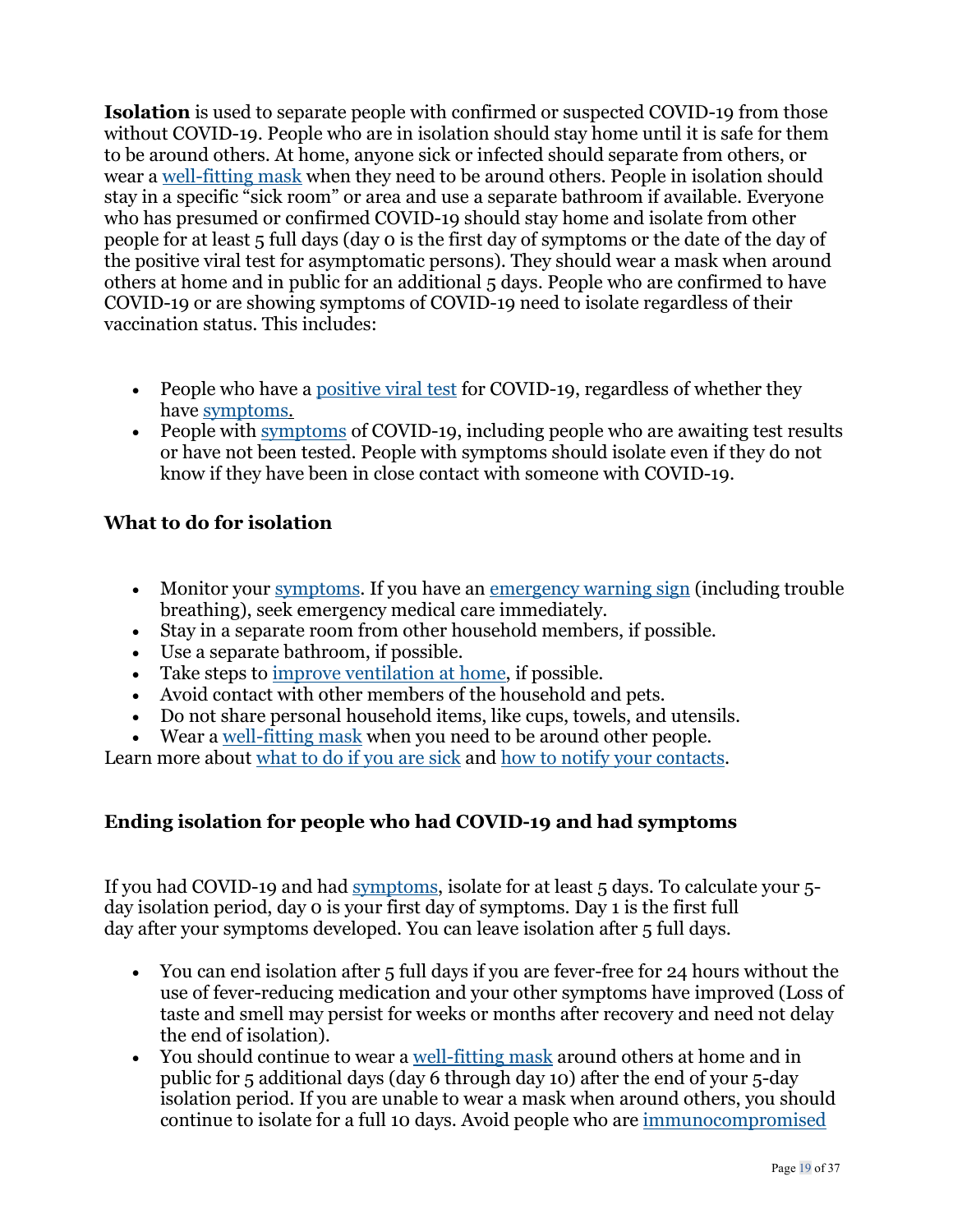[or at high risk for severe disease,](https://www.cdc.gov/coronavirus/2019-ncov/need-extra-precautions/people-with-medical-conditions.html) and nursing homes and other high-risk settings, until after at least 10 days.

- If you continue to have fever or your other symptoms have not improved after 5 days of isolation, you should wait to end your isolation until you are fever-free for 24 hours without the use of fever-reducing medication and your other symptoms have improved. Continue to wear a [well-fitting mask.](https://www.cdc.gov/coronavirus/2019-ncov/your-health/effective-masks.html) Contact your healthcare provider if you have questions.
- See additional information [about travel.](https://www.cdc.gov/coronavirus/2019-ncov/travelers/index.html#do-not-travel)
- Do not go to places where you are unable to wear a mask, such as restaurants and some gyms, and avoid eating around others at home and at work until a full 10 days after your first day of symptoms.

If an individual has access to a test and wants to test, the best approach is to use an antigen test<sup>1</sup> towards the end of the 5-day isolation period. Collect the test sample only if you are fever-free for 24 hours without the use of fever-reducing medication and your other symptoms have improved (loss of taste and smell may persist for weeks or months after recovery and need not delay the end of isolation). If your test result is positive, you should continue to isolate until day 10. If your test result is positive, you can also choose to test daily and if your test result is negative, you can end isolation, but continue to wear a [well-fitting mask](https://www.cdc.gov/coronavirus/2019-ncov/your-health/effective-masks.html) around others at home and in public until day 10. Follow additional recommendations for masking and [avoiding travel](https://www.cdc.gov/coronavirus/2019-ncov/travelers/index.html#do-not-travel) as described above.

Note that these recommendations on ending isolation **do not** apply to people with moderate or severe COVID-19 or with weakened immune systems (immunocompromised). See section below for recommendations for when to end isolation for these groups.

# **Ending isolation for people who tested positive for COVID-19 but had no symptoms**

If you test positive for COVID-19 and never develop [symptoms,](https://www.cdc.gov/coronavirus/2019-ncov/symptoms-testing/symptoms.html) isolate for at least 5 days. Day 0 is the day of your positive viral test (based on the date you were tested) and day 1 is the first full day after the specimen was collected for your positive test. You can leave isolation after 5 full days.

- If you continue to have no symptoms, you can end isolation after at least 5 days.
- You should continue to wear a [well-fitting mask](https://www.cdc.gov/coronavirus/2019-ncov/your-health/effective-masks.html) around others at home and in public until day 10 (day 6 through day 10). If you are unable to wear a mask when around others, you should continue to isolate for 10 days. Avoid people who are [immunocompromised or at high risk for severe disease,](https://www.cdc.gov/coronavirus/2019-ncov/need-extra-precautions/people-with-medical-conditions.html) and nursing homes and other high-risk settings, until after at least 10 days.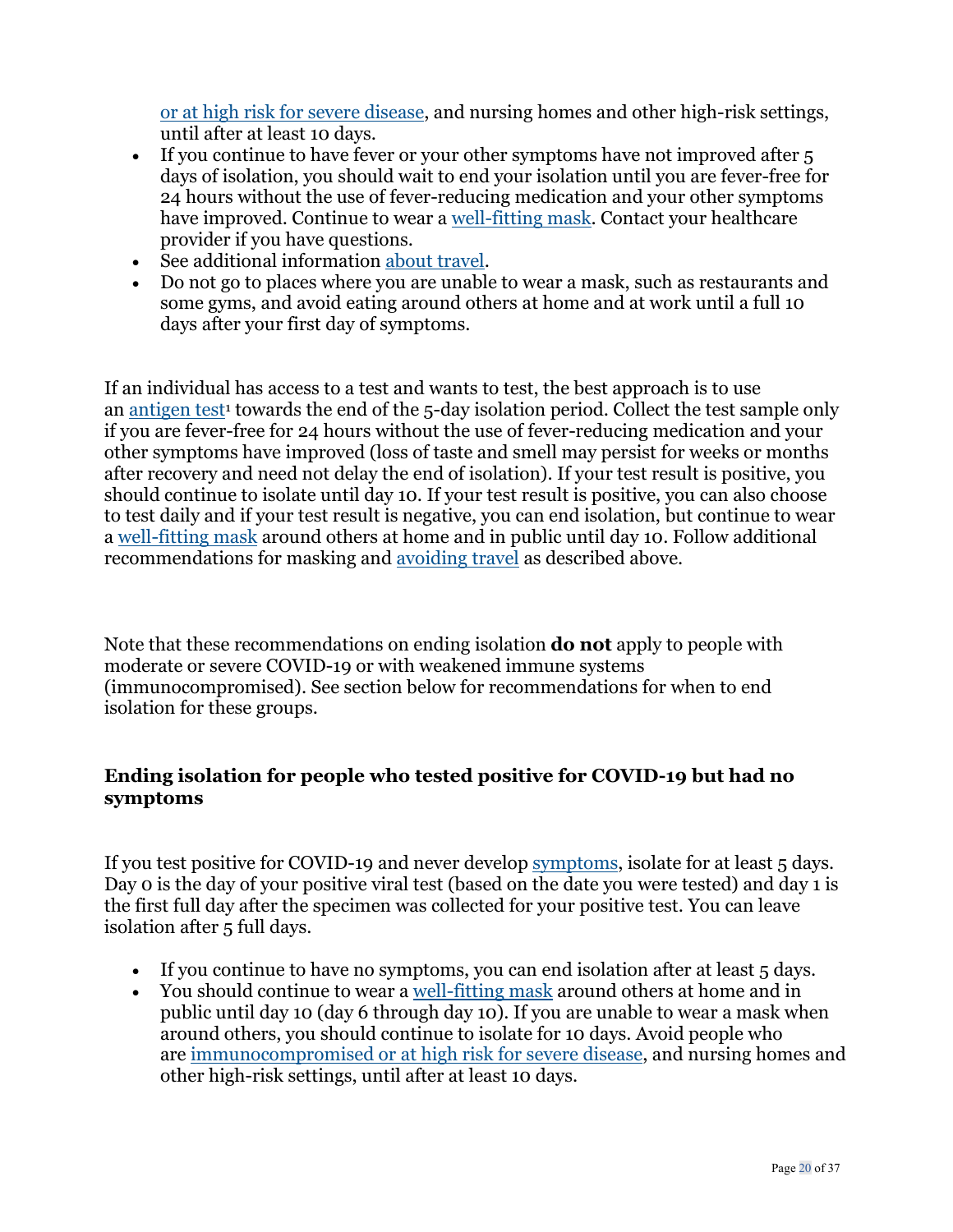- If you develop [symptoms](https://www.cdc.gov/coronavirus/2019-ncov/symptoms-testing/symptoms.html) after testing positive, your 5-day isolation period should start over. Day 0 is your first day of symptoms. Follow the recommendations above for [ending isolation for people who had COVID-19 and had symptoms.](https://www.cdc.gov/coronavirus/2019-ncov/travelers/index.html#do-not-travel)
- See additional information [about travel.](https://www.cdc.gov/coronavirus/2019-ncov/travelers/index.html#do-not-travel)
- Do not go to places where you are unable to wear a mask, such as restaurants and some gyms, and avoid eating around others at home and at work until 10 days after the day of your positive test.

[COVID-19 Quarantine and Isolation | CDC](https://www.cdc.gov/coronavirus/2019-ncov/your-health/quarantine-isolation.html#quarantine)

### **Contact Tracing**

#### [How to Determine a Close Contact for COVID-19 | CDC](https://www.cdc.gov/coronavirus/2019-ncov/daily-life-coping/determine-close-contacts.html)

The College will perform contact tracing internally in addition to any local health department contact tracing.

Effective contact tracing will be managed through a partnership between Human Resources, Benefits Services, Student Affairs, and Campus Safety. Collaboration between these departments is crucial to ensure the alignment of strategies to regularly monitor the status of the health environment of the campus. Campus Safety, within Student Affairs oversees contact tracing for student cases and contacts. Benefits Services, within Business Administration oversees contact tracing for employees. Additional assistance with employee contact tracing will be provided to Benefits Services by Human Resources upon request.

### **Contact Tracing Record Keeping**

To monitor and control contact tracing practices, Campus Safety will use a shared communication system. Departments with access to the shared information will be Campus Safety, Student Affairs, College Relations, Benefits Services and Human Resources as needed.

- The purpose of this shared information system will be to:
	- o Contain the spread of the disease through effective monitoring and rapid response on campus.
	- o Isolate positive cases or quarantine of close contacts, which can slow and stop the transmission on campus.
	- o Allow for collaboration between departments.

### **Student-Related Cases**

Campus Safety has established a Case & Contact Tracing Team with a priority of administering and managing all facets of the unit's function for contact tracing. A staff member from Campus Safety will work directly with the Vice President of Student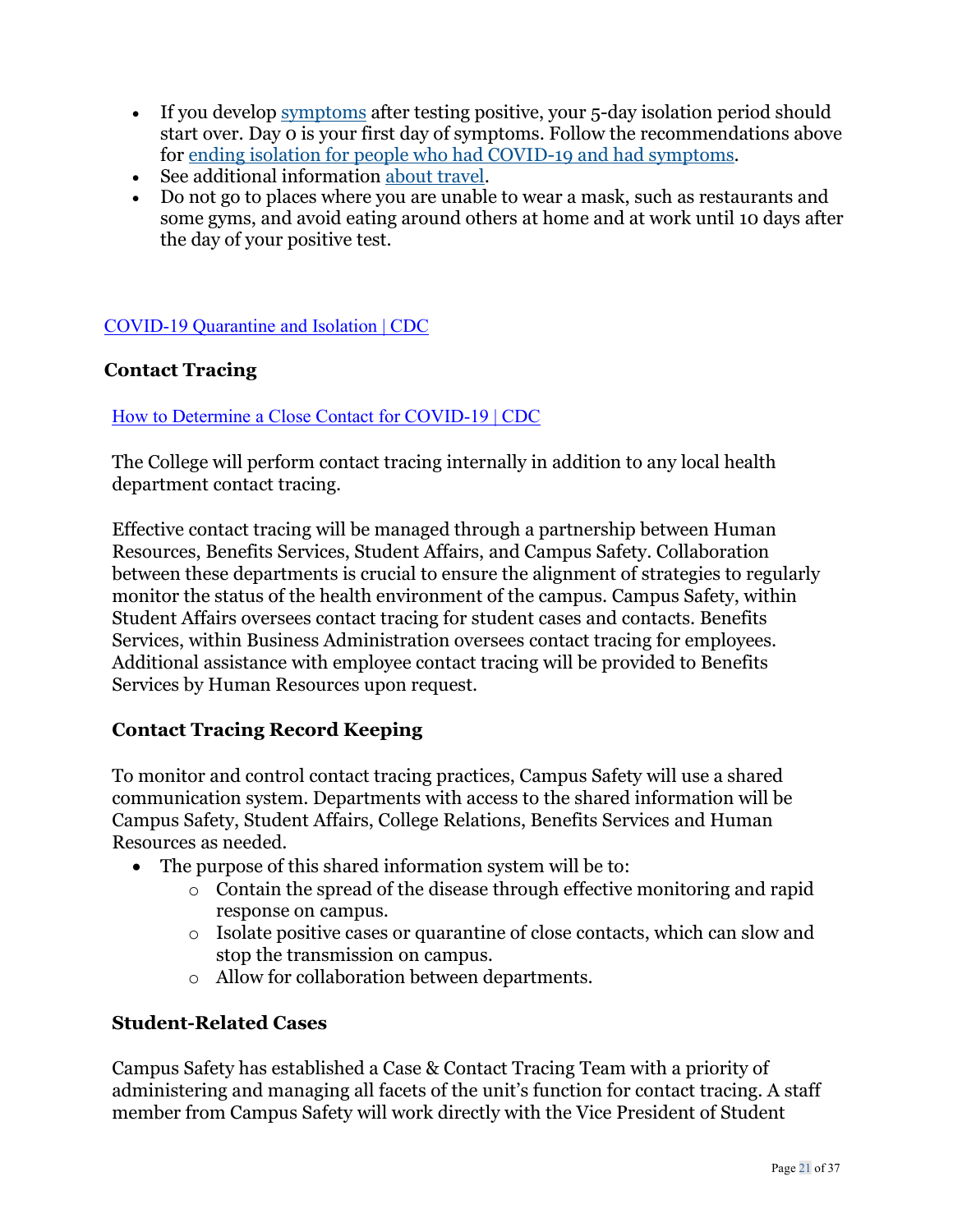Affairs to facilitate contact tracing in a manner that helps preserve the confidentiality of those involved.

The administrative and operational responsibilities of the Case Contact Tracing Team are to:

• Communicate with newly diagnosed campus community members to obtain their contacts.

• Collect and record information.

• Update systems and notify Benefits Services, Human Resources, and Residence Life of quarantine/isolation necessities and other health status changes.

• If necessary, work with College Relations, Residence Life, and managers/division chairs to notify broader groups with a message about exposure and issue symptom monitoring information.

• If appropriate, collaborate with Residence Life about quarantine/isolation needs.

• If appropriate, notify Benefits Services about employee contacts with diagnosed or suspected students and employees.

• If appropriate, work with Facilities in all impacted classrooms and/or buildings. All student-related cases are supported by others to ensure the College works with the student to ensure they do not fall behind in academic studies and to make accommodation wherever needed.

# **Employee-Related Cases**

Benefits Services will administer/facilitate all employee related cases and contacts. Campus Safety will notify Benefits Services of any employee's close contact with students that test positive. Benefits Services will notify Campus Safety of any student's close contact with an employee that tests positive. GRC will follow all current King County Health Department, CDC Guidance reference to Contact Tracing.

# **Steps for Contact Tracing**

1. If an employee tests positive, they should follow CDC guidelines and take steps to ensure their safety and the people around them

(**[https://www.cdc.gov/coronavirus/2019-ncov/if-you-are-sick/steps-when](https://nam12.safelinks.protection.outlook.com/?url=https%3A%2F%2Fwww.cdc.gov%2Fcoronavirus%2F2019-ncov%2Fif-you-are-sick%2Fsteps-when-sick.html.&data=04%7C01%7CPDenman%40greenriver.edu%7C7b9a3b0d9dcf4ddc159908d98cdd0c21%7Cfa40663e972749789bce776cf824bca5%7C0%7C0%7C637695703275525585%7CUnknown%7CTWFpbGZsb3d8eyJWIjoiMC4wLjAwMDAiLCJQIjoiV2luMzIiLCJBTiI6Ik1haWwiLCJXVCI6Mn0%3D%7C1000&sdata=tVl%2B3%2BhhWbid%2BIyWP23c9SxVxYyFE%2B3SbDjlveSkzQc%3D&reserved=0)[sick.html](https://nam12.safelinks.protection.outlook.com/?url=https%3A%2F%2Fwww.cdc.gov%2Fcoronavirus%2F2019-ncov%2Fif-you-are-sick%2Fsteps-when-sick.html.&data=04%7C01%7CPDenman%40greenriver.edu%7C7b9a3b0d9dcf4ddc159908d98cdd0c21%7Cfa40663e972749789bce776cf824bca5%7C0%7C0%7C637695703275525585%7CUnknown%7CTWFpbGZsb3d8eyJWIjoiMC4wLjAwMDAiLCJQIjoiV2luMzIiLCJBTiI6Ik1haWwiLCJXVCI6Mn0%3D%7C1000&sdata=tVl%2B3%2BhhWbid%2BIyWP23c9SxVxYyFE%2B3SbDjlveSkzQc%3D&reserved=0)**. View Public Health — Seattle & King County's **[How long to stay at home](https://www.greenriver.edu/media/content-assets/documents/campus/covid/how-long-to-stay-home-when-sick.pdf)  [when sick guide](https://www.greenriver.edu/media/content-assets/documents/campus/covid/how-long-to-stay-home-when-sick.pdf)**.

2. The employee should contact the Director of Benefits Services (Sheryl Gordon) at (253)288-3434 and share that they have received a positive Covid-19 test. Be prepared by having the date the symptoms started, when you were tested, and who you may have had close contact with while on Green River College's campus. The Director of Benefits Services will go over what close contact means and how long you will need to quarantine before returning to campus.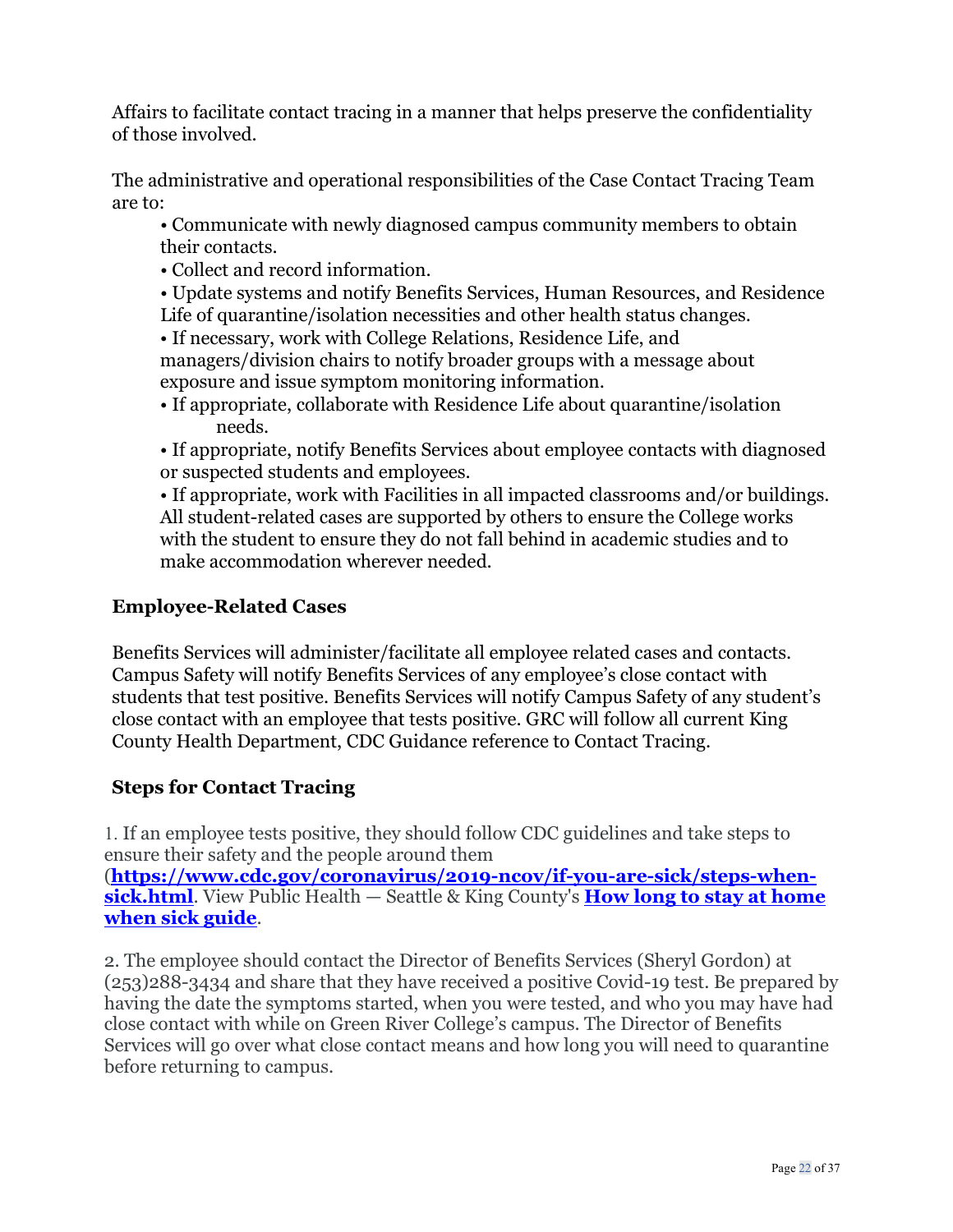3. Contact your supervisor and let them know you tested positive and that you have already reached out to The Director of Benefits Services.

4. Continue following CDC guidelines as outlined above in protocol #1.

5. The Director of Benefits Services will reach out to any employees that the infected employee had close contact with and instruct them on the proper protocols regarding following CDC guidelines and their return to GRC's campus. The Director of Benefits Services will continue any secondary contract tracing with any employee in contact with these contacts to the extent possible.

#### **Student Conduct, Compliance and Enforcement Student Expectations and Student Handbook**

The Office of Judicial Affairs has developed student expectations that specifically address COVID-19 public health guidance.

**Face Coverings/Masks Strongly Recommended (unless in areas/classrooms designated with masks requirements) Usage:** Students must wear a mask or face covering that covers their nose and mouth to prevent the spread of COVID-19 in all required locations, carry a mask when on campus, and strongly recommended to wear a mask when on campus. Masks must be worn when required to enter and while present in all classrooms and common spaces on campus, including any academic, administrative, residential, food service, branch locations, non-instructional spaces, offices, and recreational buildings where signage clearly states mandatory masks required.

### **Failure to Comply or Following the Directive of a College Employee**

# **WAC 132J-126-090 Conduct-Student Responsibilities (10) Failure to comply**.

Failure to comply with directions of college officials, campus safety officers, or law enforcement officers acting in performance of their duties and/or failure to identify oneself to these persons when requested to do so. Not abiding by the direction of college officials (safety officers, administrator, staff, or faculty member) in the exercise of their duties, including both written and verbal instruction as well as producing College identification when asked. This includes abiding by all Collegerequired physical distancing, face coverings, crowd sizes, reporting, and contact tracing measures. This charge may be applied if a student has been instructed to quarantine/self-isolate and fails to do so.

### **Fraud, Lying, or Misleading Lying or Fraudulent Misrepresentation**

#### **WAC 132J-126-090 Conduct-Student Responsibilities (24) Forgery or alteration of records**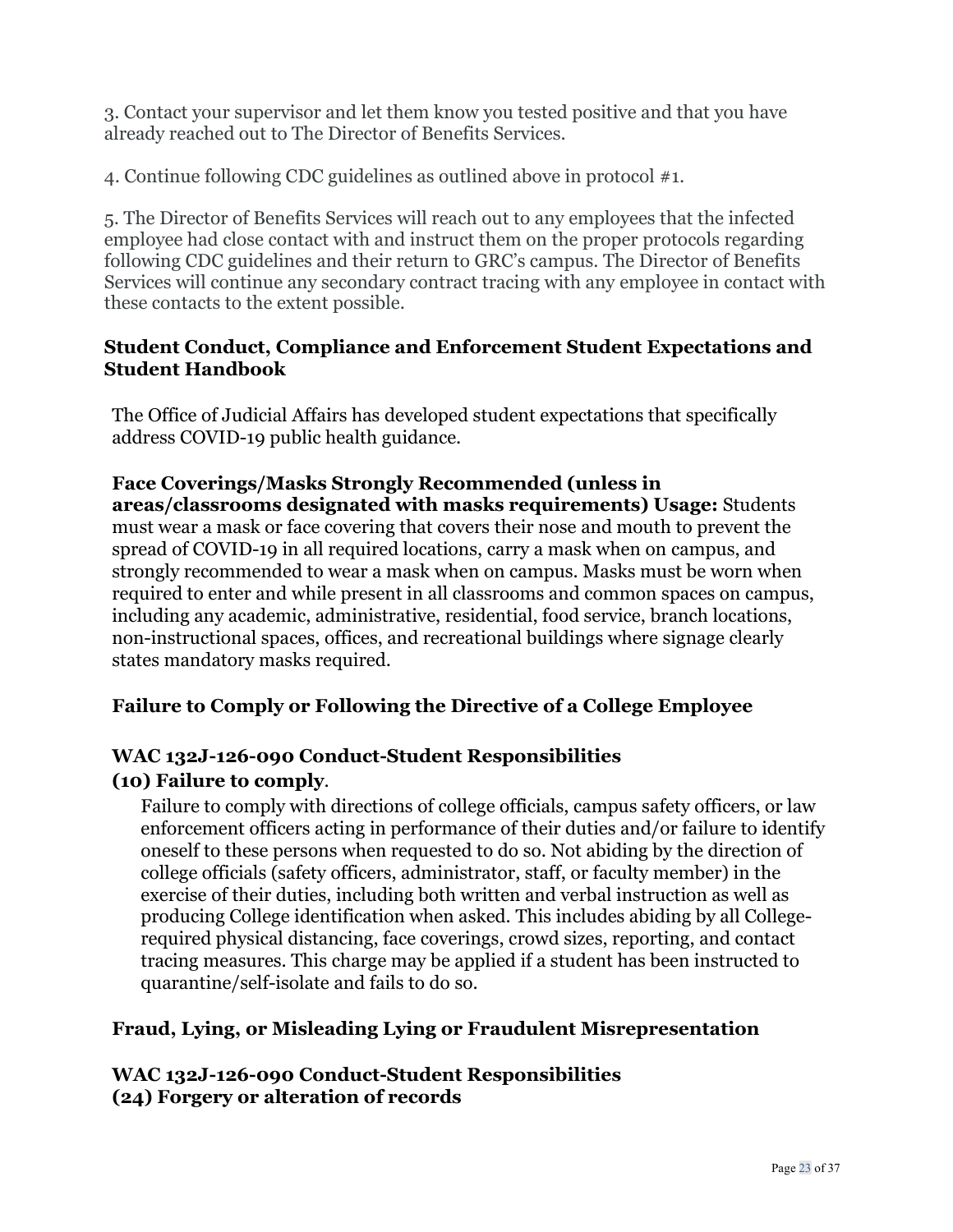Any student who, while in any college facility or participating in a college-related program, engages in forgery, as defined in RCW **[9A.60.020](http://app.leg.wa.gov/RCW/default.aspx?cite=9A.60.020)**.

# **(26) False Complaint**

Filing a formal complaint falsely accusing another student or college employee with violating a provision of this chapter. This includes knowingly not disclosing a positive COVID-19 health test result, failing to disclose COVID symptoms on an attestation, etc. to a college official, as well as filing a malicious or frivolous complaint about another student.

### **Sanctions**

If these protocols are not being followed by a student, please send an e-mail to [judicialaffairs@greenriver.edu.](mailto:judicialaffairs@greenriver.edu) Every employee has a responsibility to make sure that the Covid safety protocols are followed by everyone on our campus.

The following definitions of the disciplinary terms have been established to provide consistency in the application of penalties:

(1) **Warning** - A notice in writing to the student that the student is violating or has violated institutional regulations.

(2) **Probation** - A written reprimand for violation of specified regulations. Probation is indefinite or for a designated period and includes the probability of more severe disciplinary sanctions if the student is found to violate any institutional regulation(s) during the probationary period.

(3) **Loss of privileges** - Denial of specified college privileges for a designated period.

(4) **Fines** - Previously established and published monetary charges.

(5) **Restitution** - Compensation for loss, damage, or injury. This may take the form of appropriate service and/or monetary or material replacement.

(6) **Discretionary sanctions** - These may include, but are not limited to, work assignments, essays, service to the college, or other related discretionary assignments.

(7) **College suspension** - Separation of the student from the college for a definite period, after which the student is eligible to return. Conditions for readmission may be specified.

(8) **College dismissal** - Permanent separation of the student from the college. (9) **Revocation of admission and/or degree** - Admission to or a degree awarded from the college may be revoked for fraud, misrepresentation, or other violation of college standards in obtaining the degree, or for other serious violations committed by a student prior to graduation.

(10) **Registration hold** - Students may have their registration privileges blocked pending the completion of specified sanctions/conditions. Holds may be placed and removed only by the vice president of student affairs or designee.

(11) **Revocation of club status and loss of college recognition** - Applies to clubs and organizations.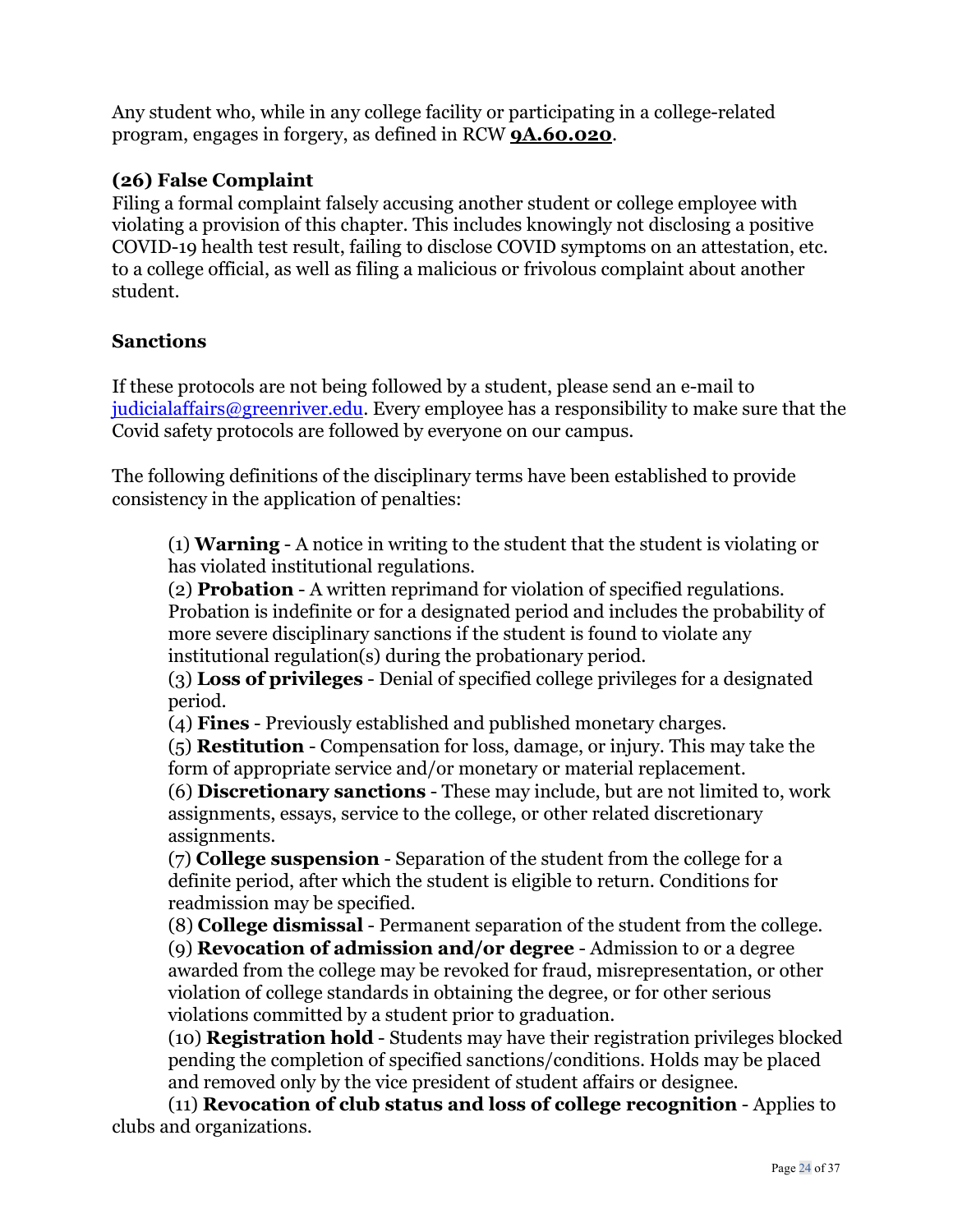### **Facilities Management and Disinfection Practices**

GRC has prescribed the following systematic approach to the regular cleaning and disinfecting of all facilities, including classrooms, office space, housing and food service facilities, equipment and laboratories, and public spaces. These measures are consistent with King County Health Department, CDC guidance for Institutions of Higher Education:

- EPA-registered disinfectant that is effective against COVID-19 shall be used where feasible.
- Debris and dust shall be cleaned from soiled surfaces prior to disinfecting.
- Surfaces shall be allowed to air dry to allow for the appropriate dwell time of the disinfectant.

Updated Facilities plan and protocols can be found at [GRC-Covid-Cleaning-Revision-](https://www.greenriver.edu/media/content-assets/documents/campus/GRC-Covid-Cleaning-Revision-3.pdf)[3.pdf \(greenriver.edu\)](https://www.greenriver.edu/media/content-assets/documents/campus/GRC-Covid-Cleaning-Revision-3.pdf)

### **Defined Space Practices General Office Space**

Disinfection of high contact surfaces within general office spaces will be conducted by individual area users utilizing disinfecting wipes, gloves, all while wearing a face covering. Users will wipe down commonly touched surfaces (countertops, doorknobs, sneeze guards, shared equipment, appliance) surfaces several times per day.

**Laboratory Space:** The disinfection of laboratories will be conducted by laboratory techs working in designated areas. Facilities staff will not be cleaning between classes as determined by the most current data and King County Health Department guidance for touch surfaces. Students should be directed to clean equipment at the beginning of each class prior to use and again at the end of class. Disinfectant wipes will be available. Facilities staff will disinfect these spaces as part of their regular daily cleaning schedule.

### **Gym & Fitness Center, Library, and Other High Traffic Areas**

Disinfection of high contact surfaces and equipment in these spaces will be conducted by individual area users under supervision of area staff. Users will be required to wipe down equipment, tables, and other individual-use surfaces, such as desks, tables, and chairs, before and after each use. Facilities staff will disinfect these areas on an asneeded basis.

Common Areas Disinfection of public areas, hallways, large venues, and high touch surfaces outside offices, classrooms, entrances, elevators, stair railings, restrooms, break rooms, and the like will be cleaned and disinfected by custodial staff using an approved protocol at a minimum of two times per day.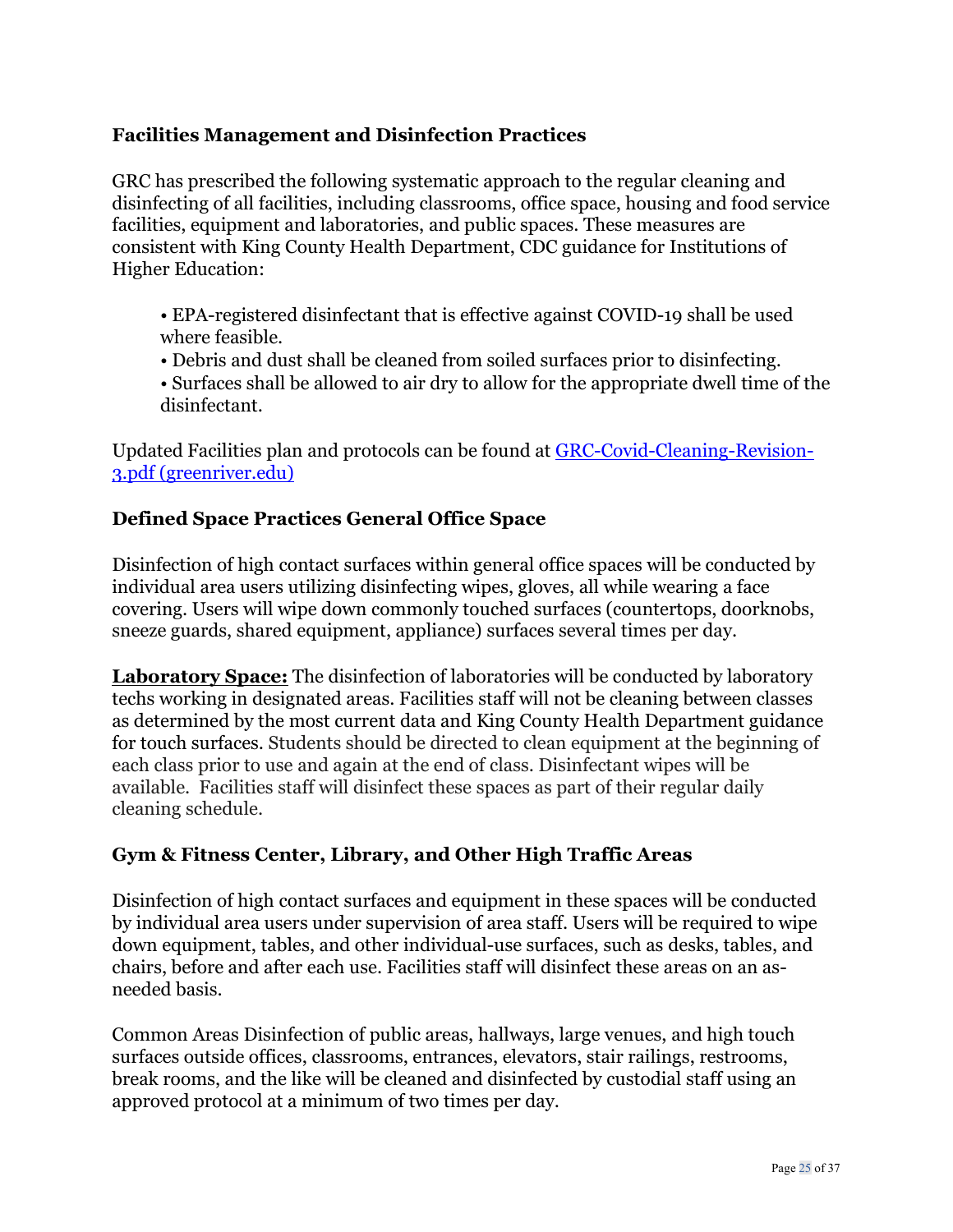Upon confirmation of a positive case of COVID-19 in the GRC community, COVID protocol cleaning will be conducted for cleaning of the affected areas using an approved protocol.

# **Common Area Disinfection (High Traffic/High Touch Areas)**

Campus common area disinfection necessitates a collaborative approach by Facilities who oversee, administer, and manage custodial functions for the College. Facilities operations, utilizing a hybrid-model of in-house and outsourced resources, including contracted service providers, will determine cleaning protocols.

A full Facilities Management – COVID-19 Cleaning, and Disinfecting Plan has been developed to provide a systematic approach to mitigating public health risks through cleaning and disinfecting practices.

### **Instruction Overview:**

- The Vice President of Instruction, Instructional Deans, Division Chairs, and faculty collaborate on:
	- Prioritizing courses that are most important to return to campuses.
- On-campus instructional offerings will be the top priority at each location.
- The ability to bring more areas/departments/functions on-campus will be impacted by the amount of on-campus instruction being offered.
- Courses offered on all campuses must also have remote sections available. *(Exceptions will be made on a case-by-case basis, with the approval of the Vice President of Instruction.)*
- Final decisions will be made on whether each identified course in collaboration with faculty, division chair and dean on class modality.

### **LECTURE CLASSES**

### **Best Practice Strategies for Classroom Attendance**

### **Prior to Class:**

- **1. Faculty, staff, and students will be expected to stay home if they feel sick or have been in close contact with a confirmed positive Covid-19 case.**
	- If a student is ill/absent for a long period of time, see section What to do if students might be ill/absent for a long period of time which shares a menu of options

### **Students Entering the Classroom:**

1. PPE for faculty, staff, and students: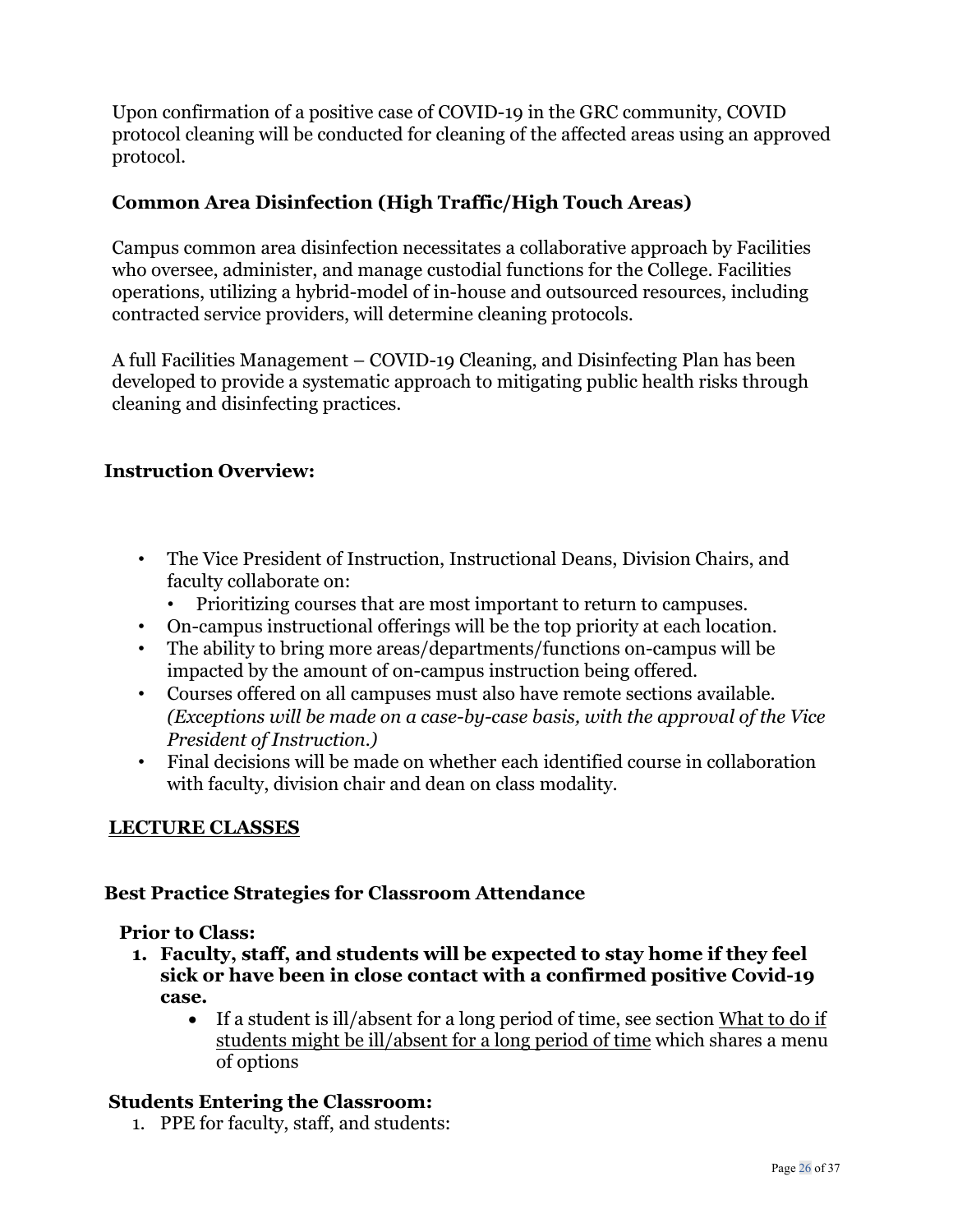- Faculty, staff, and students should bring their own face masks. Disposable masks are available at most building entry points.
- Faculty, staff, and students should use hand sanitizer prior to entry.
- 2. Signage is in the classrooms. If signage is needed for work areas, it may be requested.
- 3. If a student reports feeling sick or has been in close contact with a confirmed positive case, they will need to **follow protocols**.

#### **Classroom Expectations:**

- 1. Under the most recent Governor's Proclamation for "fully vaccinated" college, **there is no longer a requirement for social distancing.** As of Winter 2021, 3 ft. social distancing is strongly recommended at GRC, where possible.
- 2. Consumption of food and/or beverage in the classroom should be **minimized**. **Masks should be worn between sips and bites if in a mandatory mask location**. NOTE: [Instruction Policy IN-3](https://www.greenriver.edu/campus/policies-and-procedures/instruction-policies/in-3-classrooms-food-and-drink/)
- 3. If COVID symptoms develop during the time on site, the individual will be sent home immediately and should be tested. The faculty member will notify Campus Safety, the relevant division chair, and the dean. If the individual is positive for COVID, they will be contacted by Campus Safety for contact tracing and quarantine protocols before returning to the classroom. The dean and faculty are notified by Campus Safety when the individual can return to the classroom. Notification to Campus Safety will be done by student, faculty, division chair, dean, or supervisor. Campus Safety will notify the appropriate areas for follow-up and cleaning.
- 4. Failure to comply with hygiene protocols, health screening or reporting guidelines will result in the individual being sent home and refer to the Judicial Office.

#### **Temporarily Leaving the Classroom:**

- 1. If anyone must leave the classroom for any reason during the scheduled class, they must continue to wear a mask if required and use hand sanitizer.
- 2. Upon re-entering the classroom, students will be required to follow the entrance guidelines above, ensuring proper hygiene and use of PPE.

#### **Confirmed Positive COVID-19 Cases:**

- 1. Faculty and staff contact the Director of Benefits at x6622 to self-report if they have tested positive for COVID-19.
- 2. Students contact Campus Safety at x3350 to self-report if they have tested positive for COVID-19.
- 3. If a student, faculty, or staff is confirmed to have COVID-19 infection, Green River College will do contact tracing to inform fellow students, faculty, and staff of their exposure to COVID-19 but will maintain confidentiality as required by the Americans with Disabilities Act (ADA). Green River College will instruct those notified how to proceed based on the CDC Public Health Recommendations for Community-Related Exposure.
- 4. Also see the [COVID-19 Student FAQ](https://www.greenriver.edu/campus/campus-safety/emergency-preparedness/covid19/student-faq/) for procedures.

### **Sanitation and Cleanliness:**

1. Soap, running water, and hand sanitizer will be abundantly provided by Facilities in buildings for frequent hand washing. Disinfectants will be available throughout the building and cleaning supplies will be frequently replenished. Faculty, staff,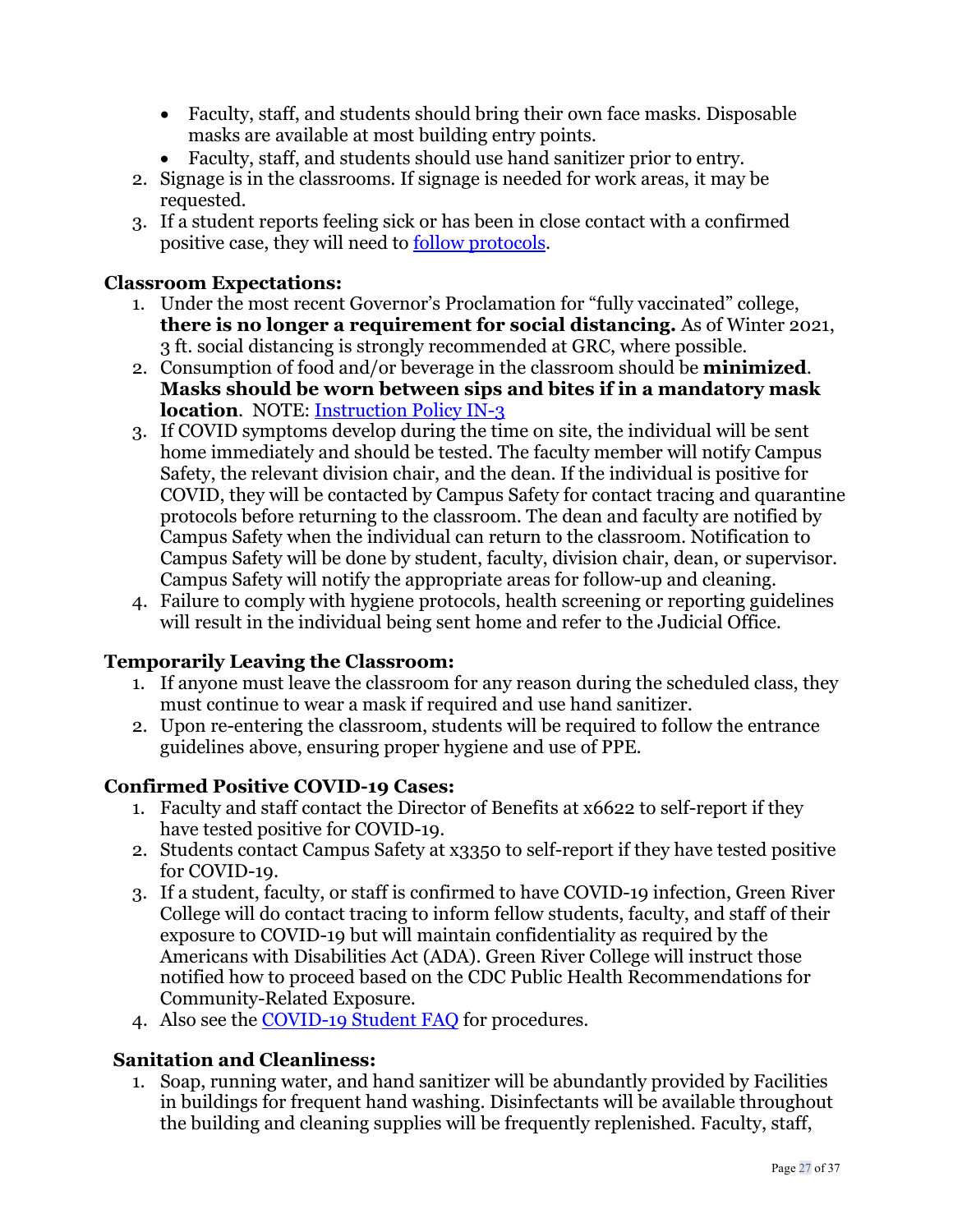and students will be encouraged to use hand sanitizer before and after going to the bathroom, before and after eating and after coughing, sneezing, or blowing their nose.

- 2. Required hygiene practices will be posted in prominent locations and include:
	- Not to touch the face with unwashed hands or with gloves
	- Washing hands often with soap and water for at least 20 seconds
	- Use of hand sanitizer with at least 60% alcohol
	- Cleaning and disinfecting frequently touched objects and surfaces such as workstations, keyboards, telephones, handrails, machines, shared tools, and doorknobs
	- Covering the mouth and nose when coughing or sneezing as well as other hygienic recommendations by the CDC
- 3. If a student, faculty, or staff reports feeling sick and goes home, the area where that person worked will be disinfected.

# **LAB SETTINGS: Guidelines may vary by department/division**

### **Student Preparation:**

- **1. Faculty, staff, and students will be expected to stay home if they feel sick or have been in close contact with a confirmed positive Covid-19 case.**
- 2. If a student is ill/absent for a long period of time, see section What to do if students might be ill/absent for a long period of time which shares a menu of options.
- 3. Students are recommended to bring their own mask. If a student does not have a mask, one will be provided. All other required PPE including gloves, gowns, face shields, goggles, etc. will be provided for student use based on the level of participation and proximity to others required. Departments will request PPE and provide to students if special PPE is required.
- 4. If needed, students may store personal items in the classroom at assigned locations where items can be removed after completing/exiting lab and before a new group of students enters.

#### **Student Admission to Lab:**

- 1. Students, faculty, and staff will don the appropriate PPE depending on the proximity to others that the lab activity requires.
	- Where needed, eye protection/face shields and cloth masks will be provided that will be washed at the end of the lab session following CDC guidelines
	- Disposable gloves will be provided
	- PPE must be donned for skills requiring close contact  $( $3 \text{ ft.}$ )$  with other participants. This may include face shield, gloves, masks, and gowns. Barrier devices will also be used. Reusable gowns will be washed after each use.
- 2. If a student, faculty, or staff reports feeling sick or has been in close contact with a confirmed positive case, they will not be permitted in lab. If a student, faculty, or staff reports a sick family member at home with COVID-19, that individual will be sent home and must follow the isolation/quarantine requirements as established by the Washington State Department of Health.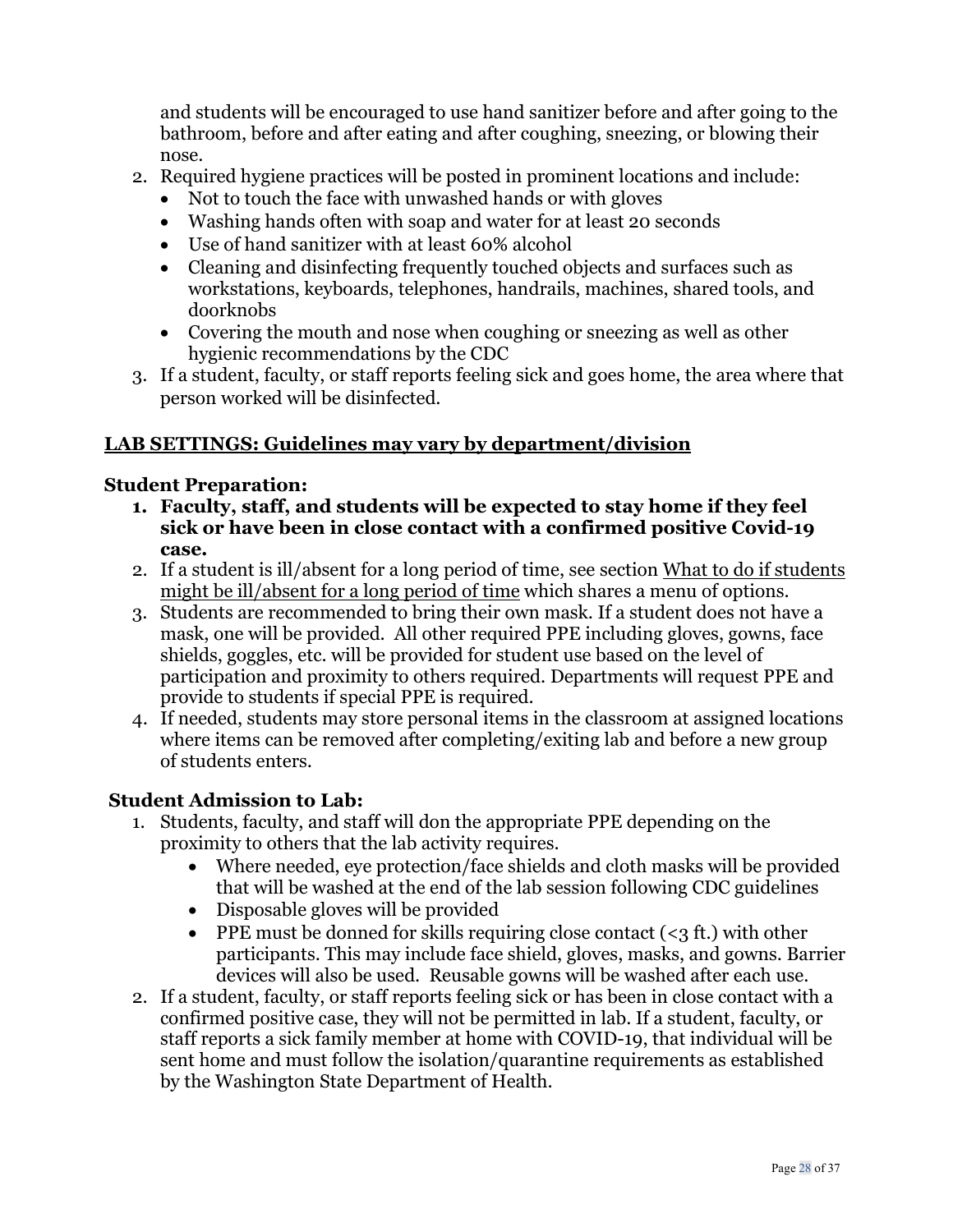- 3. If symptoms develop during the time on site, the individual will be sent home immediately. That individual will not be permitted to return until they have been evaluated by a healthcare provider.
- 4. Failure to comply with health screening or reporting guidelines will result in the individual being sent home.

#### **Lab Preparation and Set-Up:**

- 1. Students should be assigned to a workstation where possible; seating charts are encouraged.
- 2. Effort should be made so that workstations have all required materials available to minimize student traffic in the lab areas.
- 3. Cleaning materials will be available at all workstations. All stations must be thoroughly cleaned prior to leaving the assigned area. Faculty will be responsible for ensuring proper sanitation of equipment between students, and students may participate in the sanitation.
- 4. The largest spaces will be prioritized such that students can be socially distanced whenever possible.

#### **Students Exiting the Lab:**

- The designated lab exit will have a staging area designated for students to remove and dispose of any additional PPE. Reusable gowns and eye protection will be placed in marked receptacles for sanitation.
- Students should always wash their hands for a minimum of 20 seconds following DOH/CDC guidelines.
- After washing hands, students will exit the lab.

### **Breaks/Meals or Temporarily Leaving the Lab:**

- 1. If a student must leave the lab area for any reason during the lab, they will be required to dispose of PPE and wash their hands before exiting the room.
- 2. Upon re-entrance to the lab students will be required to follow the entrance guidelines above, ensuring proper hand hygiene and PPE.
- 3. Cleaning materials will be available for student utilization in bathroom or other required facilities.
- 4. Breaks can be taken in individual student designated areas (recommend 6 ft distancing), or students can go through exit/entrance procedures detailed above and go outside (recommended for snack/meal breaks).

#### **Sanitation and Cleanliness:**

- 1. Soap and running water will be provided for frequent hand washing. Students, faculty, and staff will be encouraged to leave their workstations to wash their hands regularly, before and after going to the bathroom, before and after eating, and after coughing, sneezing, or blowing their nose.
	- When running water is not available, alcohol-based hand sanitizers with greater than 60% ethanol or 70% isopropanol can be used but are not considered a replacement for handwashing.
- 4. Required hygiene practices will be posted in prominent locations and include:
	- Not to touch the face with unwashed hands or with gloves
	- Washing hands often with soap and water for at least 20 seconds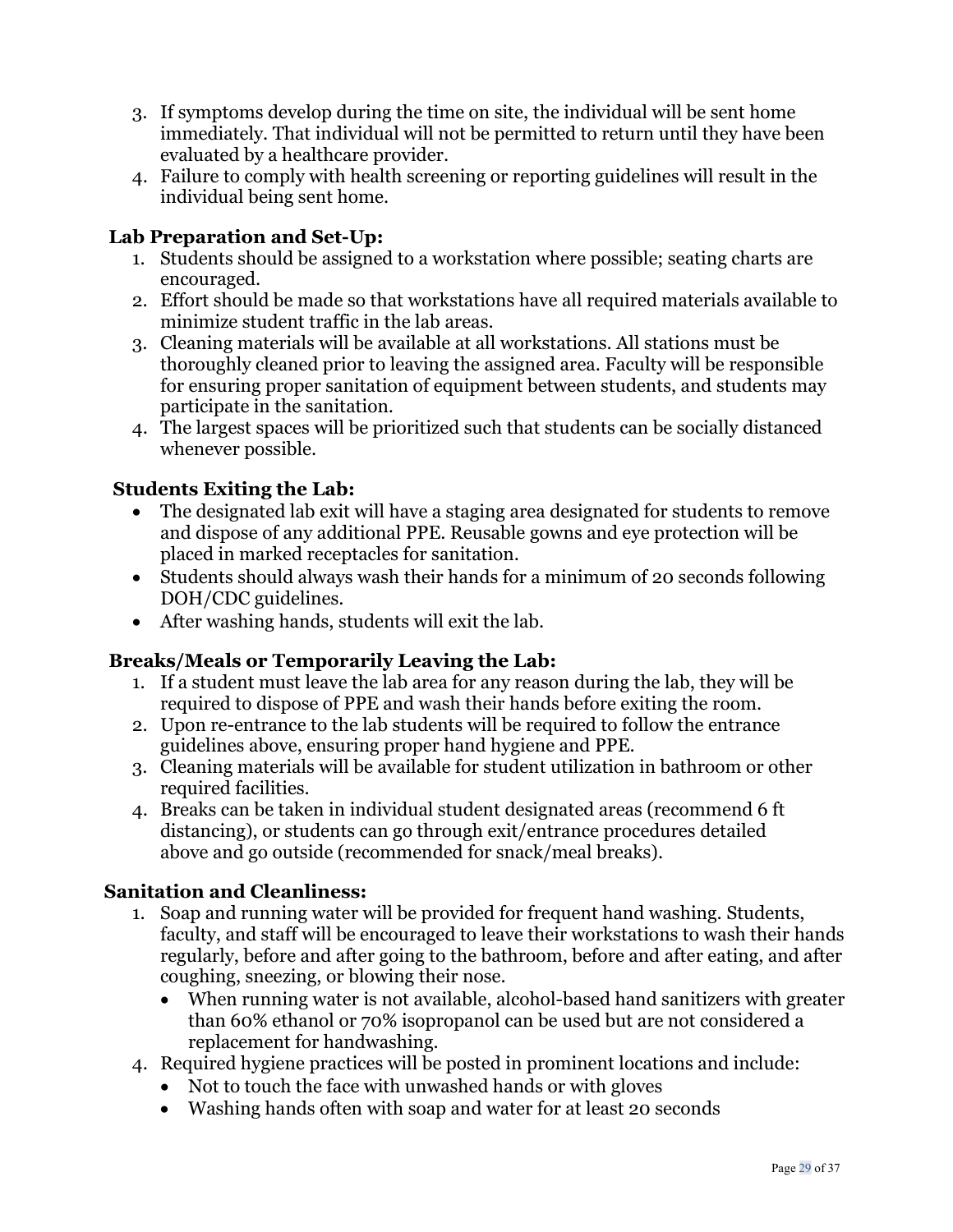- Use of hand sanitizer with at least 60% alcohol
- Cleaning and disinfecting frequently touched objects and surfaces such as workstations, keyboards, telephones, handrails, machines, shared tools, and doorknobs
- Covering the mouth and nose when coughing or sneezing as well as other hygienic recommendations by the CDC
- 2. Disinfectants will be available throughout the location and cleaning supplies will be frequently replenished.
- 3. Prior to the start of lab, during lab, and at the conclusion of lab, all students, faculty, and staff will use disinfectant wipes, EPA registered household disinfectant or approved bleach solution (bleach only used if other options are not available) to wipe down surfaces and reusable equipment that may have been used or will be shared in the next session.
- 4. If a student, faculty, or staff reports feeling sick and goes home, the area where that person worked will be disinfected.

### **Community Based Clinicals:**

Students who have clinical rotation components of their program can do so under the following conditions:

- Green River College, the student and the employer/clinical partner are all comfortable with their ability to provide a safe working/learning environment.
- Students will be required to monitor themselves for symptoms daily during their clinical rotations.
- The student will operate under and be subject to the COVID-19 plan in place at the clinical site while participating in clinical experiences, including all agreements and PPE and immunization requirements.

### **Possible Language to include in syllabus (as it relates to COVID protocols)**

- Green River College requires students, staff, and faculty who attend courses, or who participate in other operations or activities in person, to be fully vaccinated against COVID-19, subject to any medical exemptions required by law and any religious exemptions.
	- o Online-only students not showing proof of vax need to sign the Online-only Declaration.
	- o Online students who never come to campus for classes, support services, activities, or appointments are NOT required to submit a vaccination verification status and/or request an exemption at this time. However, students who need to come to campus in the future to access services or because the classroom mode of instruction has changed to hybrid or inperson will be required to complete the vaccination verification status and/or exemption process. Monitoring of online student status will be checked by Student Affairs.
- If an extended absence is possible, students are required to communicate with their instructor at the beginning of the absence and periodically during the absence if possible.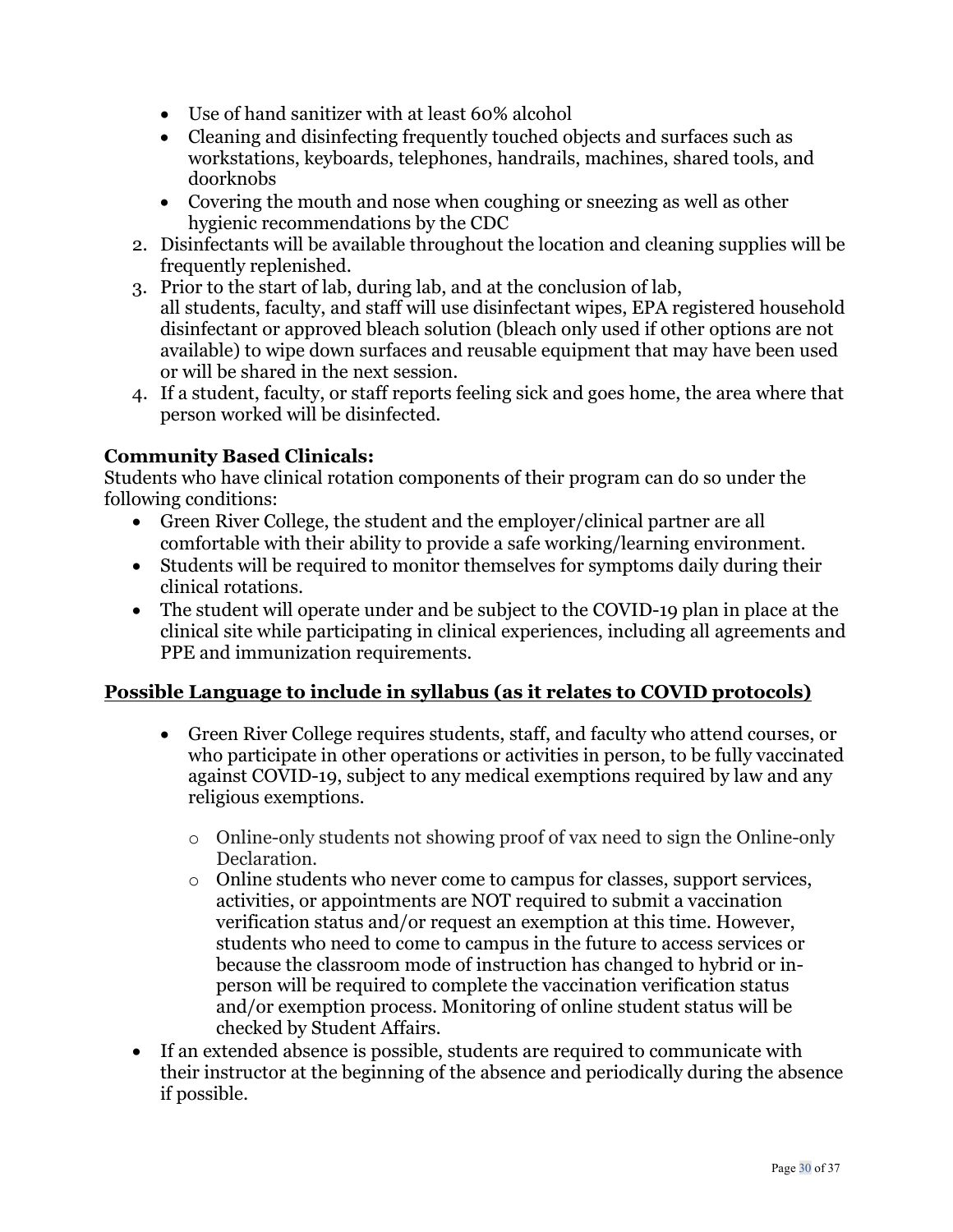#### **What do I say to my class about requiring a mask and classroom management of a student who does not wear a mask if required in my course?**

- Ask all students to wear a mask as required for the course.
	- o If a student does not have a mask, give them one
	- o If they refuse to wear a mask, tell them that they cannot stay and must leave the classroom
	- $\circ$  If a student does not comply, on main campus call Campus Safety at extension 3350 or at Auburn or Kent locations, or the front desk at Enumclaw (who will report to Safety) to come to your classroom or office. While waiting for Safety, give the class a break until the situation is resolved
	- o Report to Director of Judicial Affairs, Godfrey Drake at x3397, [gdrake@greenriver.edu](mailto:gdrake@greenriver.edu) and/or through Teams
- The following signs can be downloaded and printed to use in your offices, classrooms, or other purposes. COVID & Return to [Campus](https://nam12.safelinks.protection.outlook.com/?url=https%3A%2F%2Fgreenriveredu.sharepoint.com%2Fsites%2FGN-Reopening%2FSitePages%2FCOVID-Signage.aspx&data=04%7C01%7CREzeonu%40greenriver.edu%7Cf2bbde4ae5aa445a68c208d9747632f2%7Cfa40663e972749789bce776cf824bca5%7C0%7C0%7C637668873340410749%7CUnknown%7CTWFpbGZsb3d8eyJWIjoiMC4wLjAwMDAiLCJQIjoiV2luMzIiLCJBTiI6Ik1haWwiLCJXVCI6Mn0%3D%7C1000&sdata=U20Nn2Iu9f6TNNHkO8o8C3YiqC30%2BYXeYHqxXZ4U66I%3D&reserved=0) Signage

#### **Procedures in the classroom especially as it relates to accommodations**

- Starting Spring 2022, faculty will be notified of Student Accommodations by Instructional staff students will be notified by Student Affairs of exemption status and accommodations.
	- o Accommodation notifications letters will be supplied for classes meeting in person.
		- A faculty member will not receive a list if they do not have students in their class that have been granted accommodations (individual reasonable accommodations per each student)
- Classroom furniture can be arranged to allow accommodations for students with exemptions and/or students who are vaccinated and prefer to distance.
	- o
	- o **For example**:
		- Every-other-seat spacing between students. Extra chairs may be moved to the side of the classroom in classrooms where extra chairs are not removed.
		- Request a bigger room.
		- Place signs reminding individuals to socially distance in the classroom.
		- Work with the student  $-$  for other alternatives.
- Continue to **follow procedures for social distancing/best practices strategies** for lecture classes, labs, and clinical placements.
- For contact tracing, strongly encourage seat assignments in the classroom.

#### **Process to change modality depending on number/percentage of exempted students**

• There are many reasons why a faculty member may need to change the modality of their class at any given time. Faculty should follow the usual protocol of working with their division chair and dean to make these changes and notify students of the change.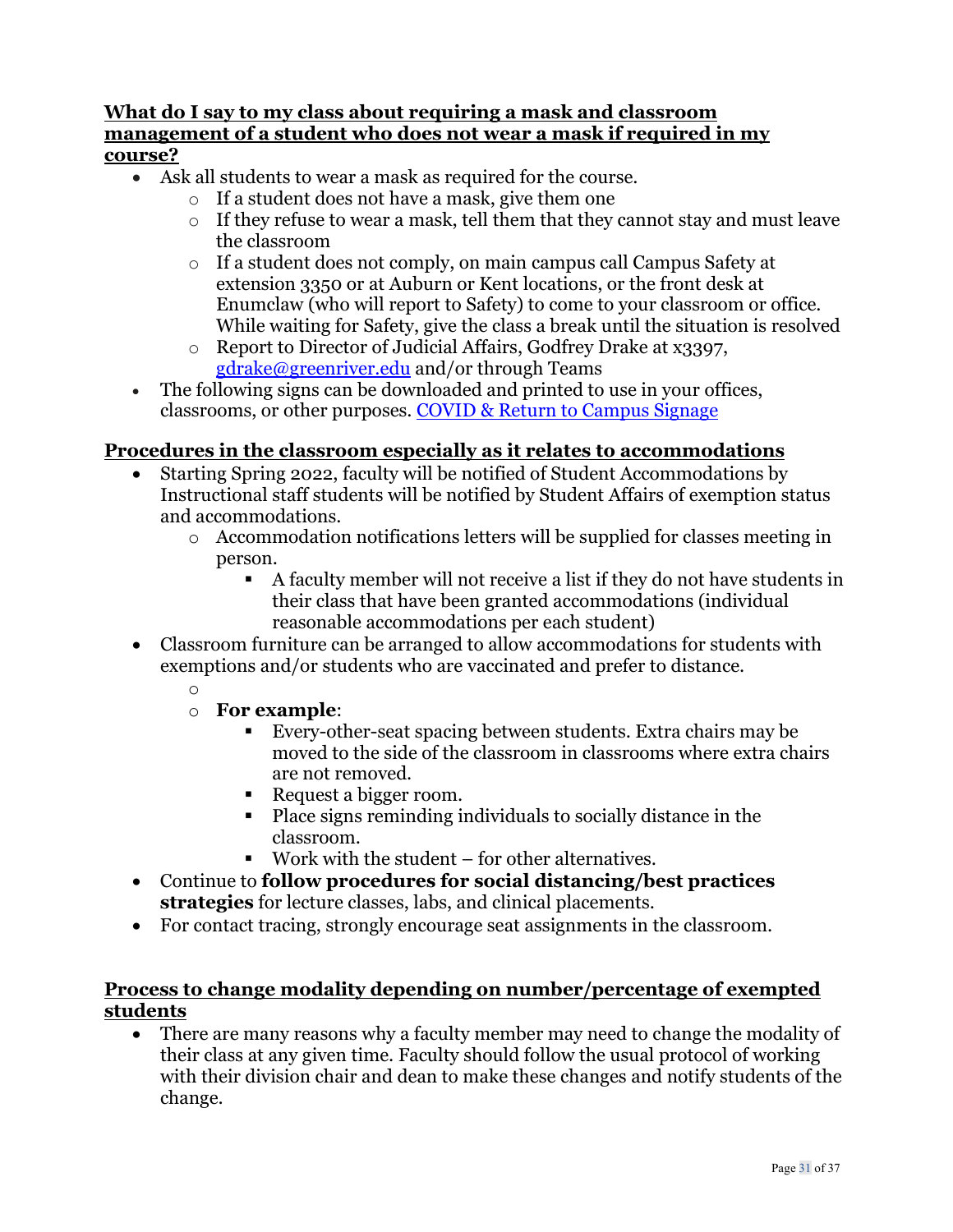# **When meeting with students in an individual office**

Meetings are encouraged to be done face-to-face and remotely (i.e. Zoom or Teams)

- If a meeting must occur in person, using a larger space such as a conference room or a classroom is recommended.
- If a meeting must occur in a faculty office, social distancing is required.
- Both faculty and students are required to wear face masks and might consider wearing face shields when required to do so in spaces designated with signage.

# **What to do if students might be ill/absent for a long period of time**

- If an extended absence happens, students are required to communicate with their instructor at the beginning of the absence and periodically during the absence if possible.
- Work with students as you usually would when they are absent.
- If a student is absent for a length of time:
	- o The instructor can set up the option to have student(s) attend through Zoom
		- Request equipment from Media Services
		- **Instructional Classrooms with AV equipment permanently installed:** 
			- SC 101, 134, 136, 137, 244,
			- CH 101, 109, 116, 120, 309,
			- ZWC 104,105,
			- TC 106, 110, 112, 108,
			- SH 155, 350,
			- $\bullet$  EC13,
			- AC250, 310, 330, 350, 370.
			- Kent rooms  $321 \& 324$
			- Enumclaw rooms 13,14,15,16
- Work with the Dean and/or Division Chair on other options, such as:
	- o Working with the student independently or allow the student to work independently on remaining course requirements
	- o Transferring to an online section if able to complete the work remotely and a viable section exist
	- o Assigning an Incomplete, if appropriate
	- o Independent study, if appropriate (please note that this may or may not work for student needs)
	- o [Withdrawal as an option](https://www.greenriver.edu/students/academics/enrollment-services/registration/withdrawal-refund-rules/)

### **Inside buildings on campus**

• Face masks are strongly recommended inside buildings on campus unless designated as required with signage or on request.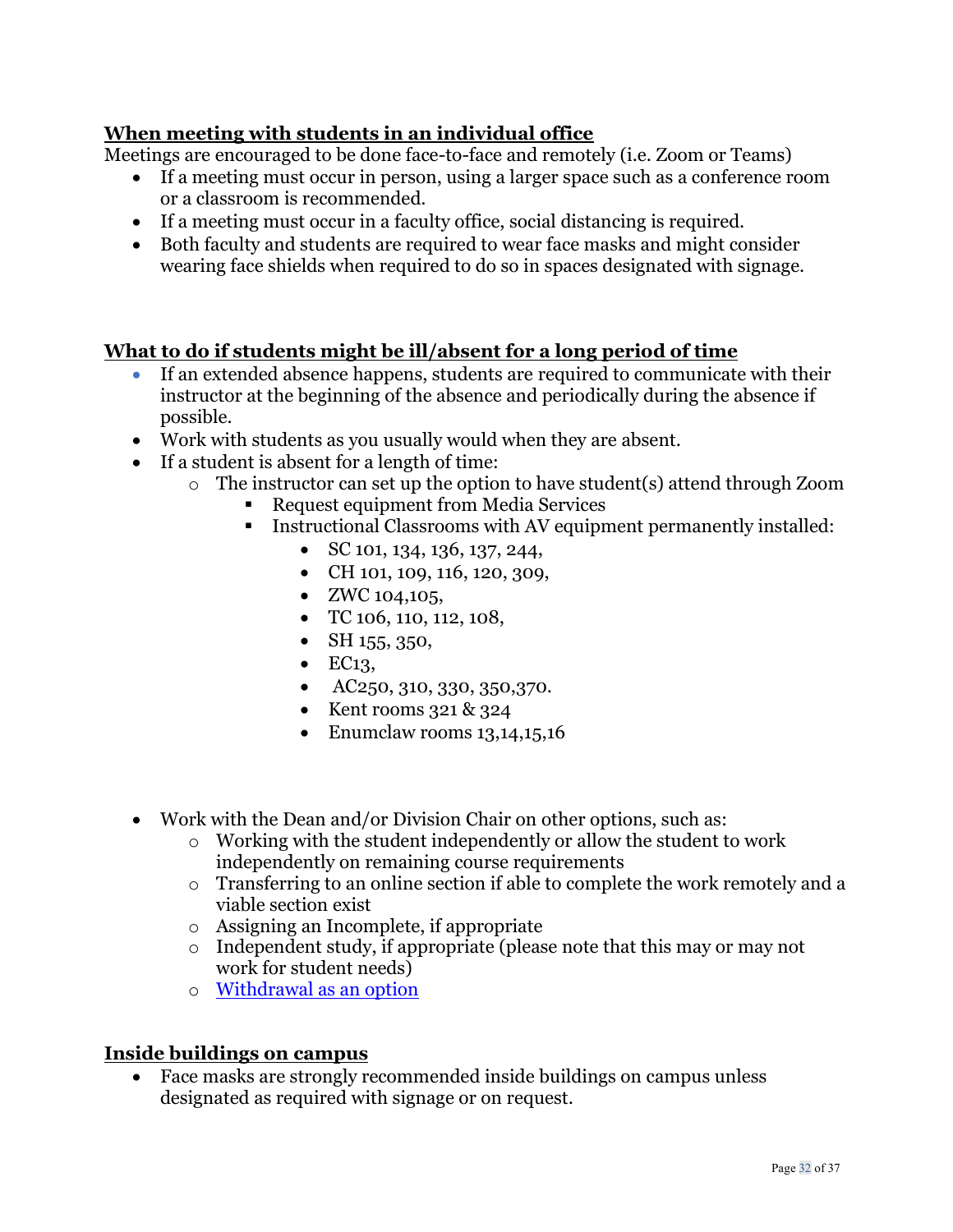#### **Outdoors on campus:**

• Face masks are optional when outdoors but strongly recommended.

#### **Elevators:**

- Encourage awareness of the number of people in the elevator and consider waiting for the next elevator or taking the stairs.
- When you are not able to avoid a crowded elevator, please consider masks that cover your nose and mouth and fit against the side of your face to provide protection.

#### **Restrooms**

• Maintain social distancing as much as possible in restrooms

#### **Non-classroom Space Protocol Monitoring and Safety**

- The library and other non-classroom spaces have clear signage detailing expectations.
- Staff in shared areas (such as the library) monitor compliance as much as possible. There is increased patrolling and "spot checks" by Safety officers.
	- Leveraging student leadership groups and peer-to-peer communication and incentivizing good practices such as being able to enter your proof of daily health attestation in a raffle.

#### **Food Services**

Food Services, in coordination with Conference Services, has worked tirelessly focusing on the health and safety of food services at all service locations on campus. The measures below are being implemented to increase the safety of the environment for students, guests, and employees. These measures are in addition to the already high standards and practices promoted around food safety and sanitation. The measures are based on guidance from the U.S. Centers for Disease Control, the Governor's guidance, and local health department recommendations and requirements, and are subject to change.

#### **Meetings and Events**

Departments and student groups interested in hosting meetings and events on the main campus should contact Conference Services for guidance. Conference Services will maintain and update Meetings and Events protocols and procedures in adherence to the College, and the state of Washington. Contact the branch managers for meetings & event at each branch location.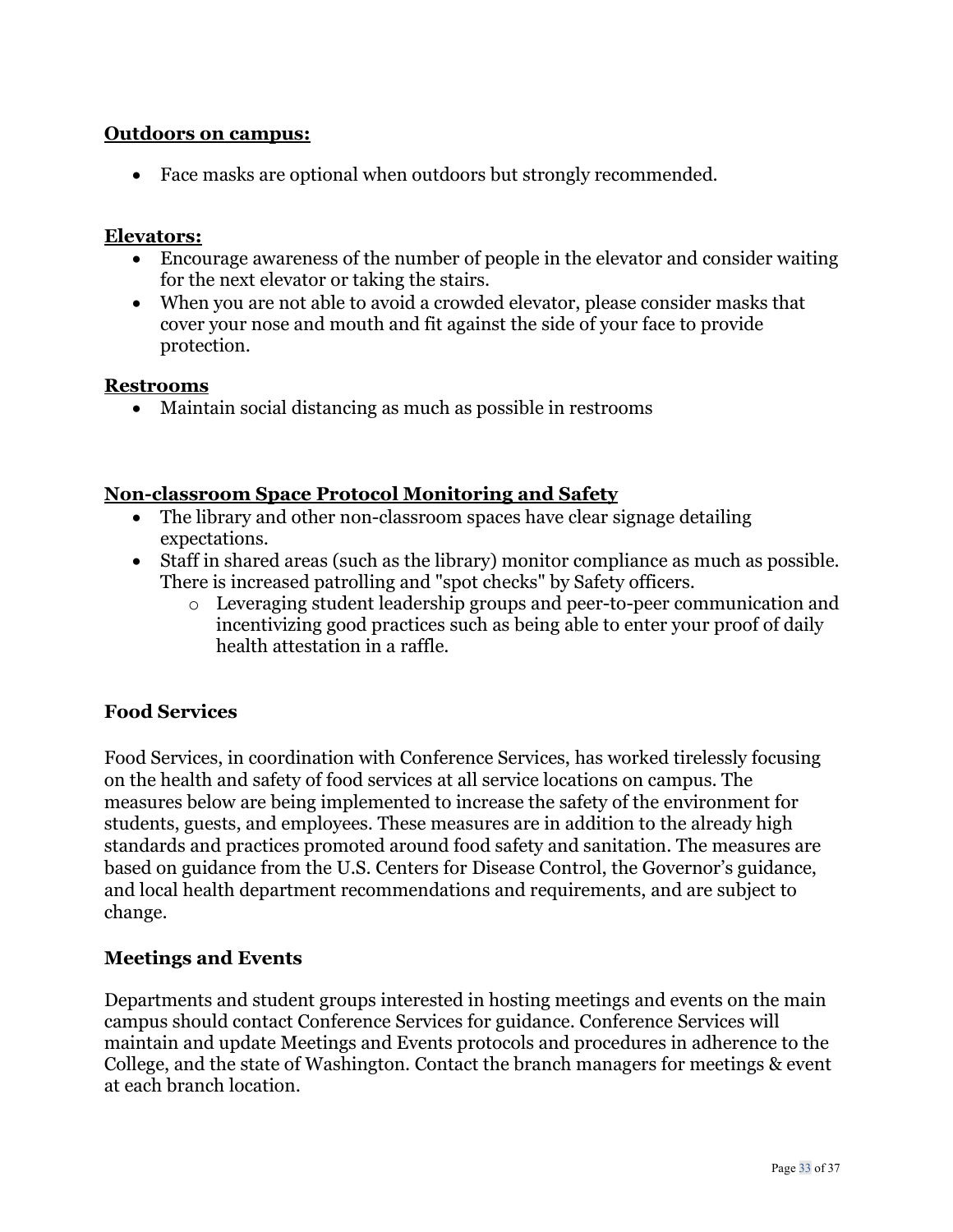### **Employees**

All employees have received training on operating the dining services location with COVID-19 prevention measures in place. The focus is on proper use of PPE, proper cleaning, disinfecting and sanitation procedures. Food Services will minimize the number of vendors it uses to reduce the number of people coming to campus or entering buildings. In addition, vendors will also be expected to follow the guidance and policies of the CDC, state and local health agencies and local policies around vendors coming to campus.

#### **Customers**

Will follow current Green River protocols.

### **Institutional Student Support Services & Departmental Opening**

Guiding Principles:

- To the greatest extent possible, design reopening plans with the safety and wellbeing of staff and students at the center.
- Follow all directives, guidance, and mandates from the Governor, Washington State, Labor and Industry. and health officials.
- Staff and students will have access to adequate personal protective equipment (PPE).
- At every stage of reopening, provide clear, consistent, and regular communication (to all stakeholders, including staff, students, and across departments/service areas) with mechanisms for feedback, ongoing improvement, and adjustments, as necessary.
- Provide staff and students adequate notice of reentry to support home, personal, professional, and academic needs.
- We will work together as much as possible to provide support from multiple services to students needing in-person support on the same day, while remaining flexible to address the needs of students.
- Reopening plans will consider the successful strategies that were employed during our virtual work in ways that will honor multiple ways of serving students.

Support Services & Department Reopening:

- Reopening for Face-to-Face Student meetings and services:
	- o Monday 8:00am 5:00pm
	- o Tuesday 8:00 5:00pm
	- o Thursday 8:00am 5:00pm

#### **Logistics:**

- o Offer consistent operational hours across student support service and operational areas of all campus locations.
- o Walk-in services are available in all areas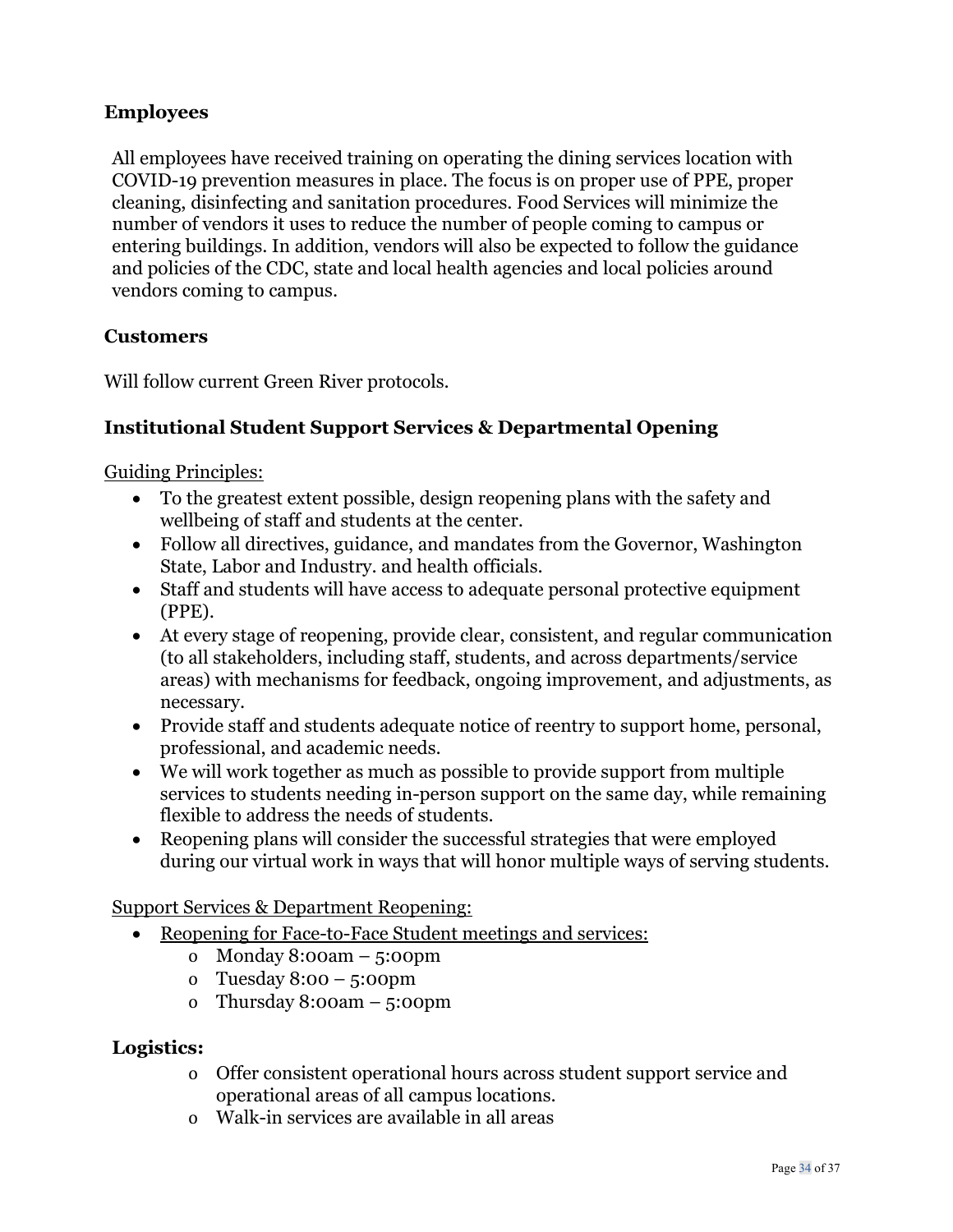- o Service areas using the same method/system for making appointments will still be an option (and checking in for appointments) –
- o Service areas using the same system(s) for remote service delivery:<br> $\blacksquare$ 
	- Teams
	- Zoom
	- **Email**
- o Cleaning schedule, protocol, and capacity for each physical area both after hours and after spaces/equipment is/are used.
	- Facilities has drafted a plan for custodial services for the main campus, which is with the PPE committee for review and consideration.
	- Branch locations are currently using separate janitorial contracts
	- All branch locations will have daily disinfection; scheduled according to building/class schedules.

#### **Events & Meetings:**

Anyone (students, faculty, staff, and community members) attending events & meetings at Green River College campuses are strongly recommended to wear masks. Masks will continue to be provided at the entrances of each building. Bringing masks to campus is the best approach to being prepared if it is required in a specific location on campus.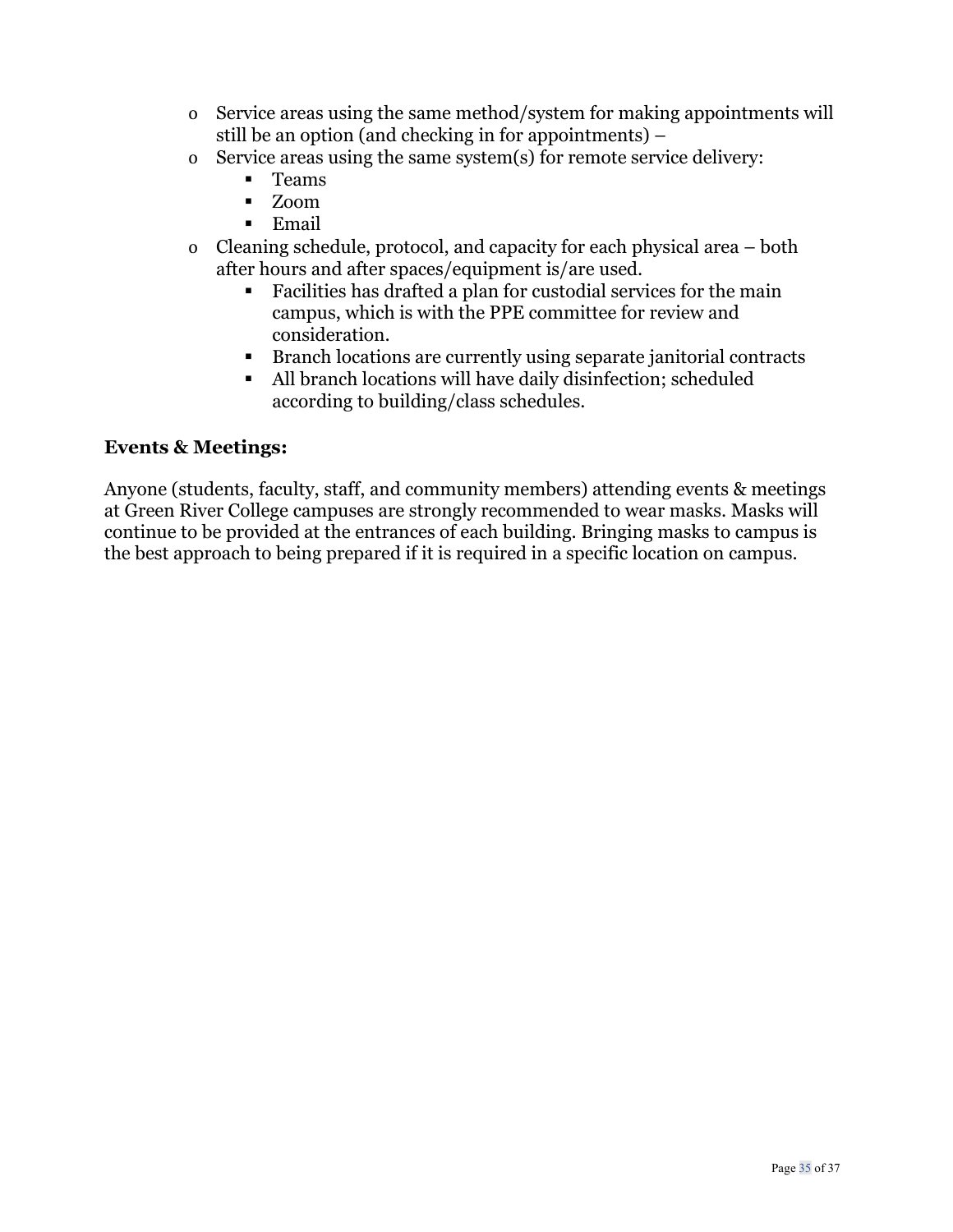# **Hours of Operation & Mask Details**

٦

| <b>Department or Area</b>                | <b>Hours of Operation</b>                                             | Masks required in this space.  |
|------------------------------------------|-----------------------------------------------------------------------|--------------------------------|
|                                          | Monday thru Friday 7:30 -5:30 In person                               |                                |
| <b>Information Technology Department</b> | and virtual assistance                                                | Upon Mask Request              |
| IT Employee Service Support Desk         | Monday thru Friday 7:30 -5:30 In person                               |                                |
| (HD)                                     | and virtual assistance                                                | Upon Mask Request              |
|                                          | Monday thru Thursday in person                                        |                                |
|                                          | support 8am-6pm, Fri 9am-2pm, Virtual                                 |                                |
|                                          | Zoom Lobby Support M-TH 8am-7pm,                                      |                                |
| IT Student Service Support Desk HL       | Fri 8am-5pm                                                           | <b>Masks Required</b>          |
| IT Student Service Support Desk          | Monday thru Friday 8am - 2pm in<br>person support, Virtual Zoom Lobby |                                |
| Kent                                     | Support M-TH 8am-7pm, Fri 8am-5pm                                     | <b>Masks Required</b>          |
|                                          |                                                                       |                                |
| Human Resources**                        | In person 9-4 by appt                                                 | <b>Upon Mask Request</b>       |
| Financial                                |                                                                       |                                |
| Services/Payroll/Purchasing**            | In person by appointment                                              | Upon Request/Mutual Agreement  |
| <b>Student Financial Services - SA</b>   | same hours as FA and Registration                                     | Upon Request/Mutual Agreement  |
|                                          | 8:00a - 4:00p M-F 24 hr. emergency                                    |                                |
| <b>Facilities</b>                        | contact                                                               | Upon Request/Mutual Agreement  |
| <b>International Programs</b>            | Monday thru Thurs 9:00-5:00                                           |                                |
| <b>IVD</b> office                        | Monday thru Thurs 9:00-5:00                                           | Upon request/mutual agreement  |
| <b>IVA IEP offices</b>                   |                                                                       | <b>Masks Required</b>          |
|                                          |                                                                       |                                |
| Advancement - CRO/Found                  | In Person: M, Tu, Th 8-5 pm                                           | Masks Optional and Recommended |
| VP/President suite                       | M, Tu, Th 8-5 pm                                                      | Masks Optional and Recommended |
|                                          |                                                                       |                                |
| Tutoring                                 |                                                                       | Masks mandatory                |
| Math Resource Center                     |                                                                       | Masks mandatory                |
| <b>Public Speaking Center</b>            |                                                                       | Masks mandatory                |
| <b>Reading Writing Center</b>            |                                                                       | <b>Masks mandatory</b>         |
| Library                                  |                                                                       | Masks mandatory                |
| Counseling                               |                                                                       | Masks mandatory                |
| Open Doors                               | M, Tu, Th 8-5 pm                                                      | Masks Optional and Recommended |
|                                          | M, Tu, Th 8-5 pm In person and virtual                                |                                |
| <b>Financial Aid</b>                     | assistance                                                            | <b>Mask Required</b>           |
|                                          | M, Tu, Th 8-5 pm In person and virtual                                |                                |
| <b>Running Starts</b>                    | assistance                                                            | Mask Required                  |
|                                          | M, Tu, Th 8-5 pm In person and virtual                                |                                |
| <b>Completion and Benefits Hub</b>       | assistance                                                            | Mask Required                  |
|                                          | M, Tu, Th 8-5 pm In person and virtual                                |                                |
| Registrar                                | assistance                                                            | Mask Required                  |
| <b>Placement and Testing</b>             | M, Tu, Th 8-5 pm In person and virtual<br>assistance                  | <b>Mask Optional</b>           |
|                                          | M, Tu, Th 8-5 pm In person and virtual                                |                                |
| <b>Welcome Desk</b>                      | assistance                                                            | <b>Mask Optional</b>           |
|                                          | M, Tu, Th 8-5 pm In person and virtual                                |                                |
| Veterans                                 | assistance                                                            | <b>Mask Optional</b>           |
|                                          |                                                                       |                                |